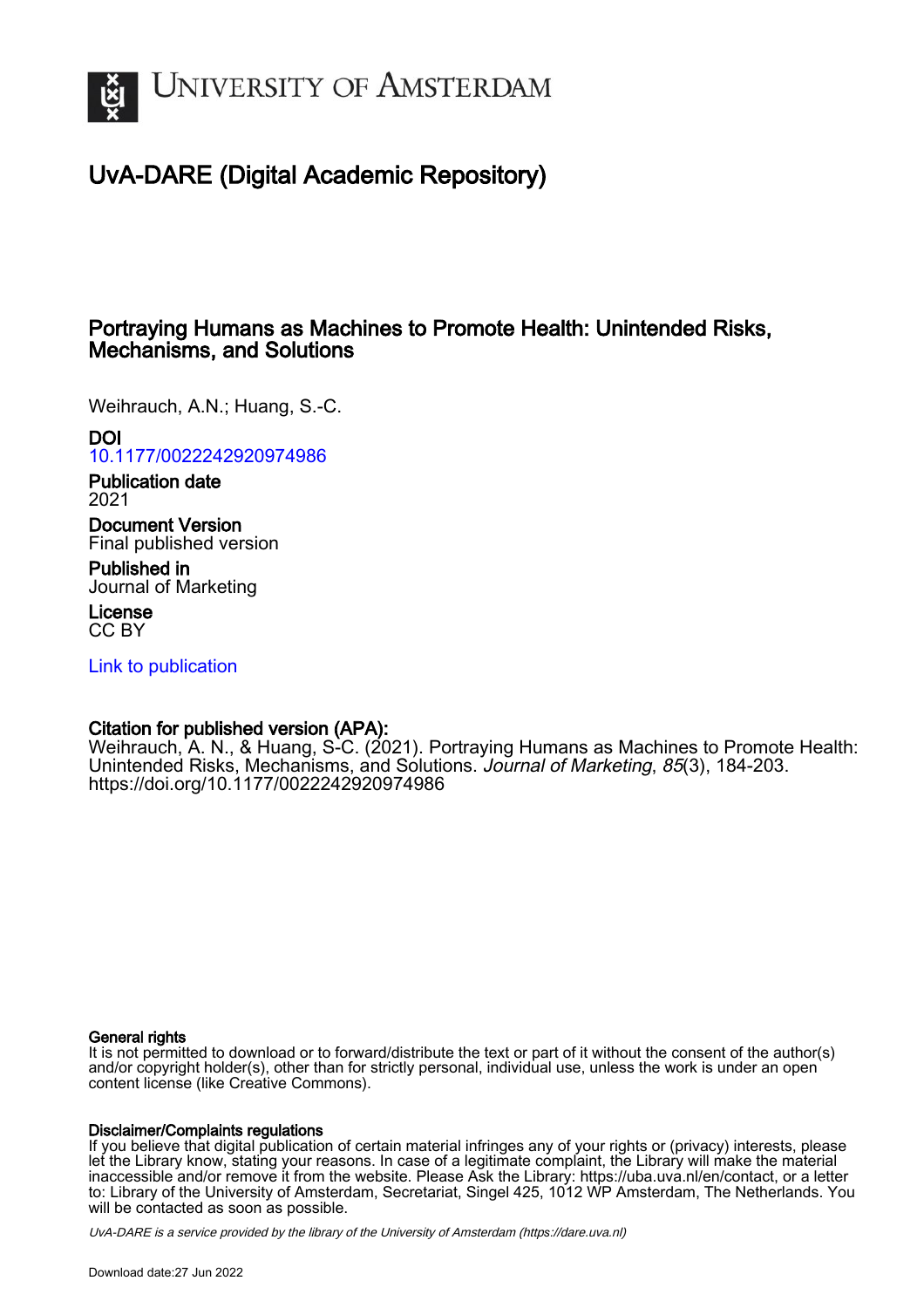*Better Marketing for a Better World Special Issue: Health and Well-Being*

# **Portraying Humans as Machines to Promote Health: Unintended Risks, Mechanisms, and Solutions**

# **Andrea Weihrauch and Szu-Chi Huang**

#### **Abstract**

To fight obesity and educate consumers on how the human body functions, health education and marketing materials often highlight the importance of adopting a cognitive approach to food. One strategy employed to promote this approach is to portray humans as machines. Five studies (and three replication and follow-up studies) using different human-as-machine stimuli (internal body composition, face, appearance, and physical movement) revealed divergent effects of human-as-machine representations. While these stimuli promoted healthier choices among consumers who were high in eating self-efficacy, they backfired among consumers who were low in eating self-efficacy (measured in Studies 1 and 3–5; manipulated in Study 2). This reversal happened because portraying humans as machines activated consumers' expectation of adopting a cognitive, machine-like approach to food (Studies 3 and 4)—an expectation that was too difficult to meet for those with low (vs. high) eating self-efficacy. We tested a solution to accompany human-as-machine stimuli in the field (Study 5): we externally enhanced how easy and doable it was for consumers low in eating self-efficacy to adopt a cognitive approach to food, which effectively attenuated the backfire effect on their lunch choices at a cafeteria.

#### **Keywords**

artificial intelligence, dehumanization, eating self-efficacy, health, human-as-machine representations, machine, (performance) expectation

Online supplement<https://doi.org/10.1177/0022242920974986>

More than two-thirds of adults and one-third of preschoolers in the United States are overweight or obese (Centers for Disease Control and Prevention 2016); similar rates exist in many other countries worldwide (World Health Organization 2016). To combat obesity, governments, marketers, and consumer welfare organizations invest a substantial amount of resources to encourage consumers to make food choices in a cognitive manner and to use their head instead of their heart (e.g., "Eat to fuel your body, not to feed your emotions"). These cognitive, headbased approaches to food such as reading nutrition labels and computing calories are believed to be optimal health strategies (Food and Agriculture Organization 2004; World Health Organization 2016). Accordingly, major health interventions and programs have invested a lot of resources into promoting cognitive approaches that are analytical, rule-focused, and free of emotions (Gerrior, Juan, and Basiotis 2006; Kozup, Creyer, and Burton 2003; Parker and Lehmann 2014; Reyna et al. 2009).

One popular strategy employed to promote a cognitive approach to food is to portray humans as machines and to depict human body parts using mechanistic components. A wide

variety of examples can be found in the recent campaigns by the American Heart Association, the Centers for Disease Control and Prevention, Men's Health Week, and GBCHealth (for a list of recent health campaigns using human-as-machine stimuli, see Web Appendix 1). These materials are aimed to leverage people's existing associations about machines—that machines make decisions using their head (cognition) and not their heart (emotion)—to help consumers approach food in a more cognitive, machine-like manner, with the goal of encouraging healthier choices. National Geographic's series "The Incredible Human Machine" even describes unhealthy behaviors as (human) "errors" in the maintenance of our bodily machine.

Similarly, companies and marketers have started using human-as-machine representations. For instance, Centrum asks consumers to "power the human machine" with healthy food

Andrea Weihrauch is Assistant Professor of Marketing, Amsterdam Business School, University of Amsterdam, The Netherlands (email: [A.N.Weihrauch@](mailto:A.N.Weihrauch@uva.nl) [uva.nl](mailto:A.N.Weihrauch@uva.nl)). Szu-chi Huang is Associate Professor of Marketing, Stanford Graduate School of Business, Stanford University, USA (email: [huangsc@stanford.edu](mailto:huangsc@stanford.edu)).



© The Author(s) 2021  $\circ$   $\circ$ Article reuse guidelines: [sagepub.com/journals-permissions](https://sagepub.com/journals-permissions) [DOI: 10.1177/0022242920974986](https://doi.org/10.1177/0022242920974986) [journals.sagepub.com/home/jmx](http://journals.sagepub.com/home/jmx)

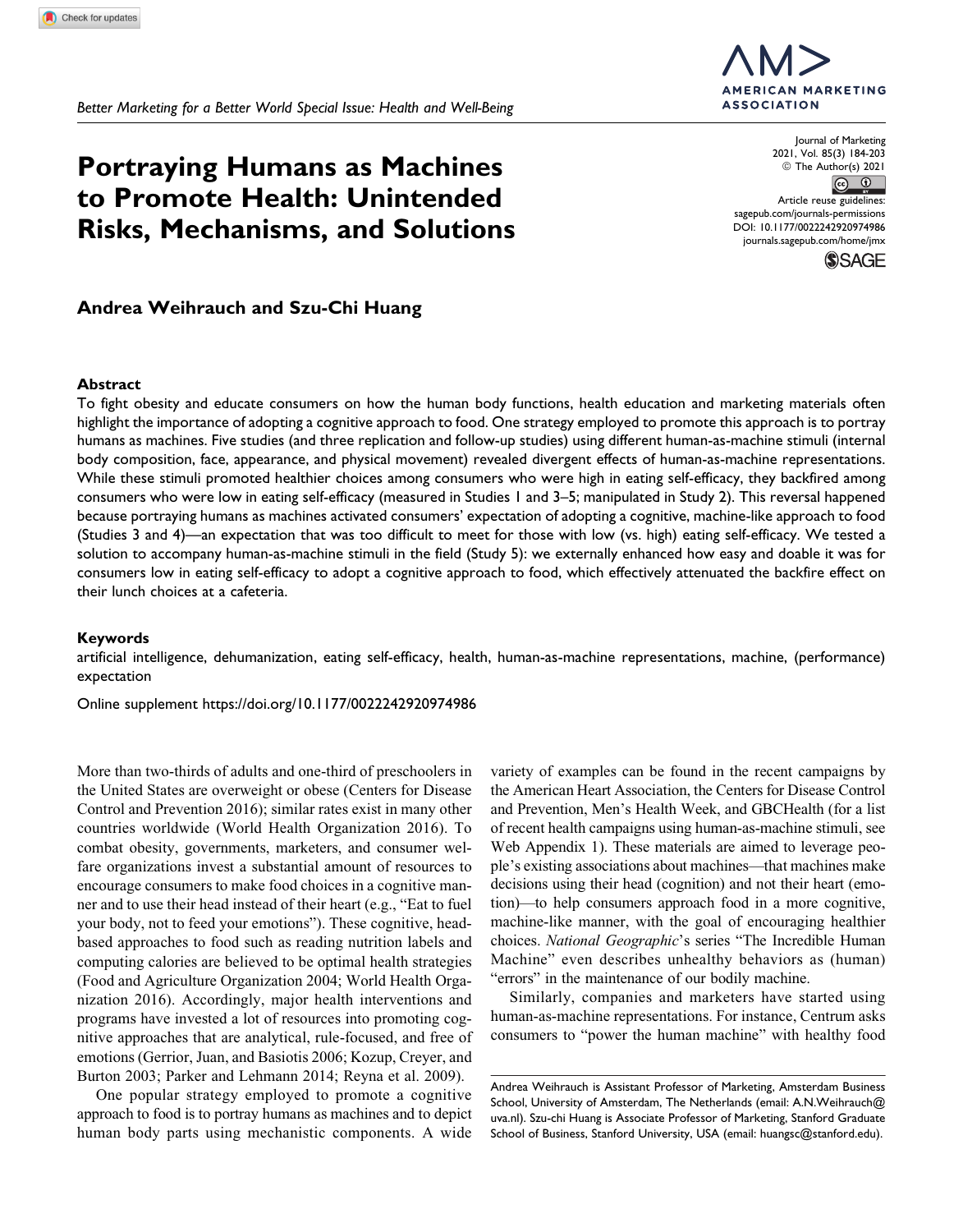supplements. Nestlé encourages indulgence as the "human" (vs. a machine-like) thing to do; their tagline "Working like a machine? Have a Kit Kat" motivates consumers to be more like humans and have a chocolate bar—a choice that rational machines would not make (for additional examples by Snickers, Red Bull, Anheuser-Busch, and others, see Web Appendix 1).

Furthermore, consumers experience human-as-machine representations not only in targeted advertisements but also in everyday life. With rapid improvements in technology, virtual telepresence systems show people as human faces with mechanistic bodies, human enhancement technologies (e.g., augmented reality goggles, transcranial simulation headbands) represent humans as more machine-like, and artificial intelligence software further blurs the line between humans and machines (Castelo, Schmitt, and Sarvary 2019; Longoni, Bonezzi, and Morewedge 2019; Luo et al. 2020). These technological advances are entering the retail and restaurant sectors (O'Reilly 2017) and are driving consumption decisions.

Despite the existence of human-as-machine representations in public policy, education, food marketing, and consumers' daily lives, research has yet to systematically examine how consumers react to such representations. The previous examples suggest a possible lay belief among practitioners that by making humans look more like machines, people would choose food in a cognitive manner and thus make healthier choices. How accurate is this lay belief? We aim to answer three questions in this research: (1) Does representing humans as machines indeed encourage healthier choices? (2) Might there be heterogeneity in how consumers respond to these stimuli? (3) What psychological processes drive these effects?

To achieve this aim, we spotlight an important individual difference variable: consumers' eating self-efficacy (i.e., confidence in one's own ability to choose healthy food; also referred to as healthy eating efficacy, healthy diet efficacy, and dieting self-efficacy; Armitage and Connor 1999; Stotland, Zuroff, and Roy 1991). We theorize that, contrary to practitioners' lay beliefs, human-as-machine representations could create divergent effects on consumers' food choices, depending on a person's chronic level of eating self-efficacy.

This hypothesized divergent effect is driven by the following process: (1) being exposed to human-as-machine stimuli brings to mind the expectation that one should behave more machine-like (i.e., adopting a cognitive, head-based approach to food); (2) importantly, this expectation can be motivating (i.e., leading to healthier choices) only if consumers believe that they can meet it. While consumers with high levels of eating self-efficacy believe in their abilities to choose food in a cognitive, machine-like manner (and thus would be motivated to fulfill this expectation), consumers with low levels of eating self-efficacy tend to struggle with a cognitive approach to food. As a result, this latter and more vulnerable consumer segment would anticipate failure in fulfilling this expectation, leading them to contradict it and choose unhealthier options (Brehm 1966; Brehm and Brehm 1981; Byrne and Hart 2009; Reynolds-Tylus 2019). Because low levels of eating

self-efficacy have been linked to overweight and obesity (Friedman and Brownell 1995), the very segment that the human-as-machine marketing communication aims to educate is the one that does not benefit from this approach, revealing a critical dark side of these representations on consumers' wellbeing.

#### **A Cognitive, Machine-Like Approach to Food**

Obesity has been considered one of the most critical global crises in the twenty-first century, with detrimental health consequences to individuals as well as serious economic costs collectively (World Health Organization 2016). As a result of this, governments, policy makers, nongovernmental organizations, and marketers have developed a variety of materials and programs to encourage consumers to make healthier food choices. One key trend in these materials and programs is to push toward a more cognitive approach to food (Gerrior, Juan, and Basiotis 2006; Kozup, Creyer, and Burton 2003; Parker and Lehmann 2014; Reyna et al. 2009); for instance, to encourage consumers to choose food with their head and not their heart (e.g., "H.A.L.T. before eating," in which H.A.L.T. stands for hungry, angry, lonely, and tired) and to highlight the importance of nutrition labels and calorie tracking (World Health Organization 2016). The rise of artificial intelligence–based technologies and devices in the health industry (Puntoni et al. 2020) further promotes the notion that health-related decisions (such as food choices) should be based on analytics and that considering humans' unique characteristics and emotions might hinder optimal decision making (Longoni, Bonezzi, and Morewedge 2019).

In line with this general push toward a cognitive approach to food, one popular strategy is to portray humans as machines and depict human body parts using mechanistic components (see Web Appendix 1). This process of altering humans' physical dimensions to make humans look more like machines is conceptualized as mechanistic dehumanization (Haslam 2006; Haslam and Loughnan 2014) and can be treated as a reverse process to anthropomorphism (i.e., making objects/machines look more like humans; Aggarwal and McGill 2007; Epley, Waytz, and Cacioppo 2007). While anthropomorphism has received considerable attention in the marketing literature (Aggarwal and McGill 2007; Landwehr, McGill, and Herrmann 2011), dehumanization is mostly studied in psychology with a focus on intergroup relations and threat as a top-down, motivated bias that affects how in-group members may compare out-group members to objects/machines (Gray, Gray, and Wegner 2007; Haslam and Loughnan 2014; Leyens et al. 2000; Waytz et al. 2010).

More recent work has begun to acknowledge that perceptions of machine-likeness in humans can also be driven by a bottom-up process, such as through an exposure to a visual cue (without specific intergroup conflicts or biases). For instance, facial configurations (e.g., width-to-height ratio [Deska, Lloyd, and Hugenberg 2018]; see also Hugenberg et al. 2016; Looser and Wheatley 2010) or movement speed (Heptulla Chatterjee,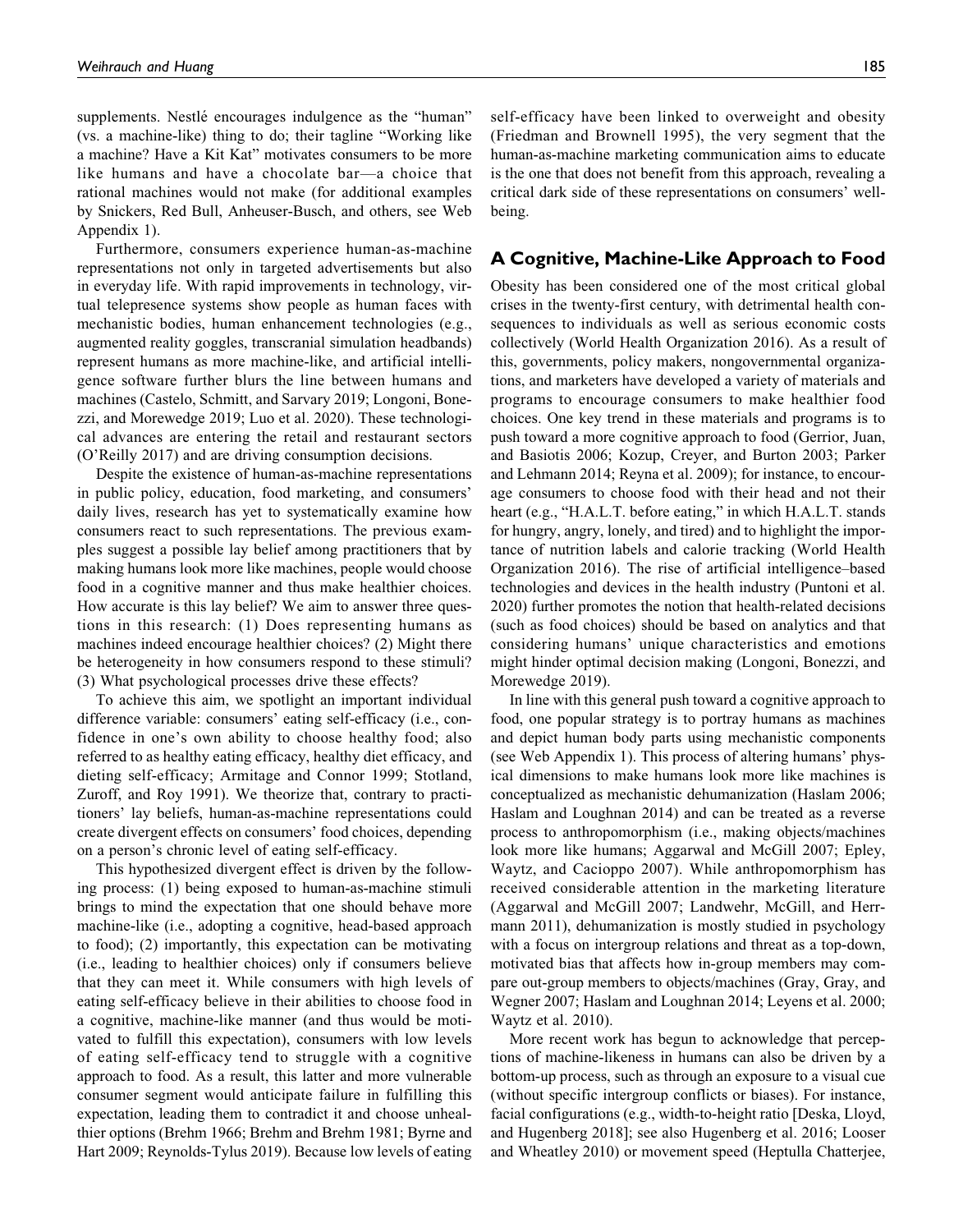Freyd, and Shiffrar 1996; Shiffrar and Freyd 1990) can influence how machine-like a human is perceived. Our work builds on these recent findings by (1) exploring other dimensions that can shift how humans are perceived (i.e., changing the body composition and appearance); (2) homing in on the impact of representing humans as machines on food choices that consumers make daily, beyond the traditional context of intergroup relations and threat; and (3) further theorizing the driving role of consumers' idiosyncratic differences in eating self-efficacy. Importantly, we argue that being exposed to human-asmachine representations, with more machine-like (1) internal body composition, (2) face, (3) appearance, and (4) physical movement, can affect consumers' choices because it changes their expectation of how they should behave when it comes to food.

# **An Expectation to Choose Food Like the "Tin Man" Would**

We posit that being exposed to human-as-machine representations changes not only consumers' perceptions but also their expectations of how they should behave. This is because alterations of physical features elicit schemas (either of humans or machines) and prompt individuals to apply normative behavioral expectations accordingly (Aggarwal and McGill 2007, 2012; Kim and Kramer 2015; Kim and McGill 2011). For instance, machines that look more human-like (e.g., anthropomorphized computers) are expected to interact like humans, such as by making small talk (Cassell and Bickmore 2000), and anthropomorphized automobiles are trusted more (Waytz, Heafner, and Epley 2014). In contrast, when humans are portrayed as machines, this brings to mind the expectation that one should behave like a machine. If a runner is portrayed as a machine, one expects them to be a strong entity without "human weakness" (Gleyse 2013; Hoberman 2001). Patients who are perceived as machines are expected to experience less "human" pain, which would allow doctors to maintain their professional distance and objectivity (Haque and Waytz 2012; Kumar et al. 2014).

While humans can surely hold a variety of schemas and expectations about machines, one of the most prominent schemas, we conjecture, is that machines rely solely on their "head" (cognition), as they lack a human heart (emotion); in contrast, emotion and cognition are both fundamental elements of humans' decision making (Cian, Krishna, and Schwarz 2015). These associations are formed from early childhood and are continuously reinforced through common language usage and mass media. For instance, in The Wizard of Oz, all that the Tin Man wants is a human heart. Data, Star Trek's android character, wants to let go of rationality to experience human emotions. Likewise, when a human possesses machine-like features, such as Iron Man (Tony Stark), he struggles with the effects of becoming too rational and losing human emotionality.

To empirically verify consumers' existing schema that machines rely on their head (cognition) and not their heart (emotion), we conducted a pilot study and asked 305 U.S.-based adults and students (46.6% female;  $M_{\text{age}} = 36.08$ years), on three seven-point scales, to indicate the extent to which they consider machines' decisions and humans' decisions to be based on emotion  $(1 - "emotional, nonanalytical, ...)$ warm") compared with cognition ( $7 =$  "unemotional, analytical, cold"; Haslam 2006; Haslam et al. 2005; Cronbach's alpha  $=$  .92). Results verified that people believed that machines' decisions were more cognitive and head-based ( $M = 6.35$ ,  $SD = .84$ ) than humans' decisions (M = 3.34, SD = 1.26;  $t(303) = 24.87, p < .001, d = 2.82$ . We also included the classic Heart Versus Mind Scale (Shiv and Fedorikhin 1999; Cronbach's alpha  $= .94$ ) and found that these two sets of scales were highly correlated (r(303) = .85,  $p < .001$ ) and provided consistent results: machines' decisions were perceived as being based more on thoughts, cognition, and the head  $(M = 4.57, SD)$  $(1,20)$  than humans' decisions (M = 2.00, SD = 1.35; t(303)  $= 17.20, p < .001, d = 1.97$ ).

We posit that this popular association that machines rely on their head (cognition) can activate an expectation for one's own behaviors because the human-as-machine stimuli either explicitly or implicitly establish a connection between humans and machines. By visually transforming humans' body composition, appearance, and movement characteristics into machines, the human-as-machine stimuli bring to mind schemas about machines (e.g., a cognition-driven decision approach) and activate an expectation that these schemas should apply to humans, much the way anthropomorphism—by portraying objects as humans—activates an expectation that human schemas should apply to the focal objects (Aggarwal and McGill 2007, 2012; Kim and Kramer 2015; Kim and McGill 2011).

In summary, we posit that when humans are portrayed as machines in health or food marketing, it activates an expectation that one should behave like a machine, relying on one's head (cognitive) instead of the heart (emotion) when choosing food. Importantly, we argue that this expectation can lead to more complicated consequences than originally anticipated: the effect depends on consumers' chronic level of eating selfefficacy.

# **The Driving Role of Self-Efficacy in Eating Behavior**

Having an expectation of making cognitive, machine-like food choices can motivate healthier choices only if consumers believe that the expected behavior is doable (Atkinson 1957; Liberman and Förster 2008; Oettingen et al. 2004). Specifically, when facing an expectation, consumers go through an evaluation process, in which they assess their abilities to successfully meet the expectation (e.g., using their past behaviors as a proxy; Bandura 1991). This evaluation process thus involves predicting future outcomes to determine one's choices and behaviors. If consumers believe that they can meet the expectation, they then anticipate success in fulfilling it (Bandura 1991; Bandura and Cervone 1983), which operates as a positive motivator, facilitating the engagement of behaviors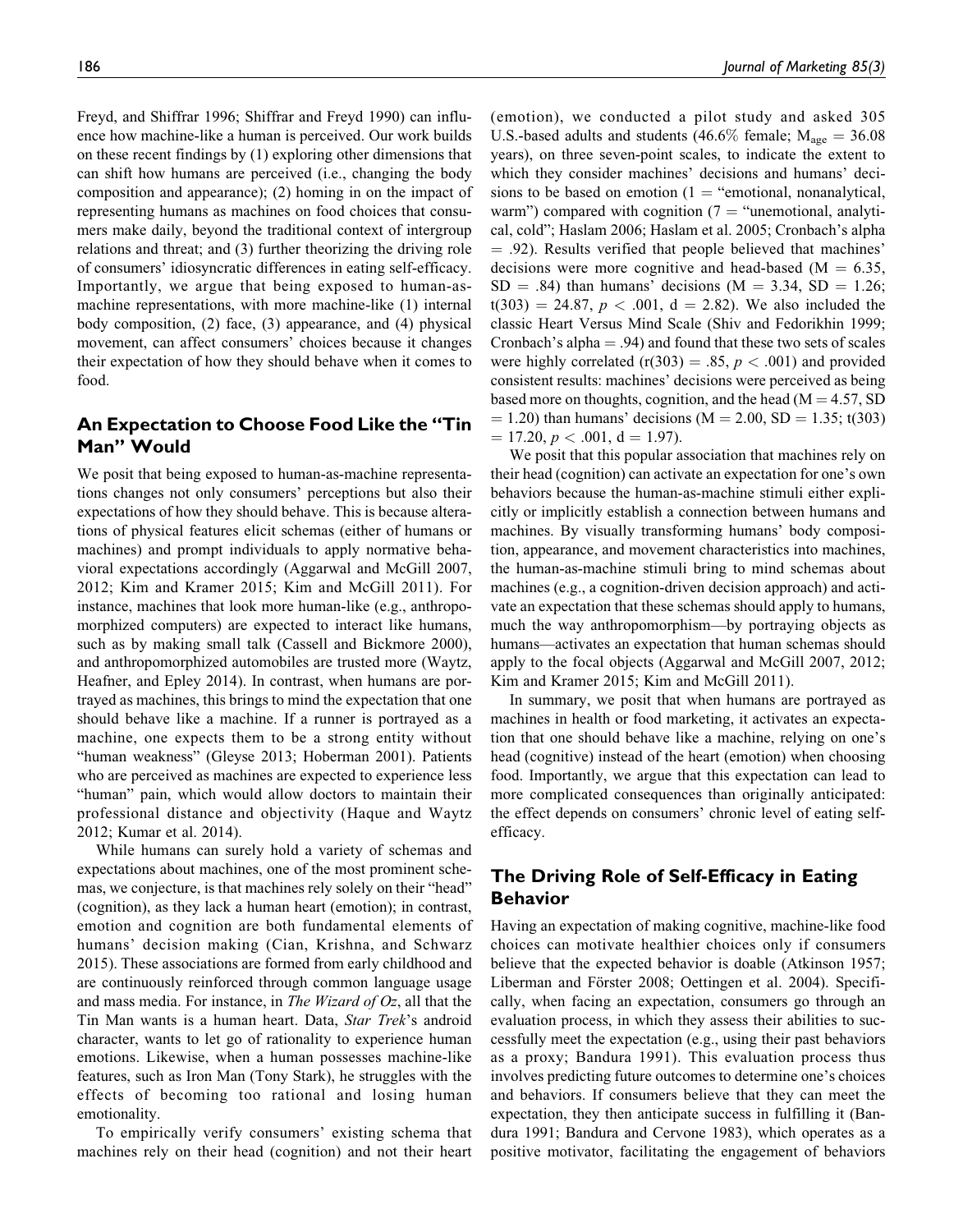that will help meet the expectation (Bandura 1997; Bandura and Schunk 1981; Liberman and Förster 2008).

In contrast, if consumers believe that they cannot meet the activated expectation (e.g., because their past performances were unsuccessful), they instead anticipate failure in fulfilling it (Bandura 1991; Bandura and Cervone 1983). The anticipation of failure, critically, serves as a negative motivator (Bandura 1991; Bandura and Cervone 1983), leading to disengagement (Huang and Zhang 2011; Locke and Latham 2002) and often opposite behaviors. Two lines of research suggest that a backfire effect—going against the activated expectation to choose unhealthier food—would likely occur in this case. First, anticipating failure can trigger aggression toward the self and reactance against the activated standard or expectation (Brehm 1966; Brehm and Brehm 1981). Because an impossible standard/expectation induces feelings of impairment regarding one's abilities, people would opt to reestablish their freedom by behaving "in the way they want" (and not in the way they are expected to; Reynolds-Tylus 2019). In the context of health, this would result in a backfire or boomerang effect that goes against the communicated message (Byrne and Hart 2009; Reynolds-Tylus 2019). Second, and more specific to the food domain, knowing that one will fall short of an internal or external expectation leads to an unflattering and aversive evaluation of the self, which is often accompanied by negative emotions and emotional distress (Baumeister 1997; Heatherton, Herman, and Polivy 1991). Dietary disinhibition and overeating can then occur as a way to escape from these unpleasant states (Mills et al. 2002; Seddon and Berry 1996; Strauss, Doyle, and Kreipe 1994). Feeling unable to meet the bodyshape expectations activated by a super-thin magazine model, for instance, led women to unhealthy overeating to make themselves feel better (Klesse et al. 2012).

Many traits can affect how consumers respond to the expectation of making cognitive, machine-like food choices. We propose that consumers' chronic level of eating self-efficacy constitutes one critical trait. Self-efficacy is broadly defined as belief in one's ability to achieve a particular outcome or goal (Bandura 1997). Eating self-efficacy, accordingly, refers to a consumer's belief in his or her specific ability to choose healthy food (Armitage and Connor 1999; Stotland, Zuroff, and Roy 1991).

More importantly, eating self-efficacy is linked to several eating habits essential to a cognitive, machine-like approach to food. Consumers high (vs. low) in eating self-efficacy are less likely to succumb to emotional eating (Costanzo et al. 2001; Toray and Cooley 1997) or to use food to respond to negative emotional events (e.g., an argument with family; Stich, Knäuper, and Tint 2009) and anxiety (Clark et al. 1991; Glynn and Ruderman 1986). While consumers low in eating self-efficacy use food to deal with boredom (Glynn and Ruderman 1986), those high in eating self-efficacy have less difficulty staying focused on the functional (cognitive) aspect of food. Similarly, consumers high (vs. low) in eating self-efficacy do better with analytics-based consumption, such as estimating portion size (Knäuper 2013), evaluating caloric needs (Stotland, Zuroff, and Roy 1991), and calculating nutritional values (Wilson-Barlow, Hollins, and Clopton 2014).

Because existing habits and past behaviors are the basis for assessing one's ability to meet an expectation (Bandura 1991), it is likely that consumers chronically high in eating selfefficacy would consider a cognitive, machine-like approach to food an easy expectation to meet, whereas the same standard would seem extremely difficult or impossible for consumers low in eating self-efficacy. We empirically verified this in another pilot study: Consumers high (vs. low) in eating selfefficacy indeed felt more (vs. less) able to make food decisions in a cognitive, machine-like manner (for method and results of the pilot study, see Web Appendix 2).

In summary, we propose the following three hypotheses:

 $H_1$ : Exposure to human-as-machine (vs. human or control) representations leads to healthier (vs. unhealthier) food choices for consumer high (vs. low) in eating selfefficacy.

H<sub>2</sub>: Exposure to human-as-machine (vs. human or control) representations activates an expectation that one should adopt a cognitive, machine-like approach to food.

H3: Consumers high (vs. low) in eating self-efficacy feel able (vs. unable) to meet the activated expectation of adopting a cognitive, machine-like approach to food, resulting in healthier (vs. unhealthier) food choices.

Figure 1 illustrates our conceptual model.

#### **Overview of Studies**

We conducted five studies (and three replication and follow-up studies) with a variety of incentive-aligned food choices and multiple human-as-machine stimuli. Study 1 (and two replications) and Study 2 tested our key hypothesis: human-asmachine representations led to healthy or unhealthy food choices depending on consumers' level of eating self-efficacy  $(H<sub>1</sub>)$ . We measured consumers' chronic level of eating selfefficacy in Study 1 and directly manipulated eating selfefficacy in Study 2.

Studies 3 and 4 (and a follow-up study) tested the proposed mechanisms through moderated mediation analyses: exposure to human-as-machine stimuli activated an expectation to approach food in a cognitive, machine-like manner in all consumers  $(H<sub>2</sub>)$ . Activating this expectation led to divergent effects: whereas consumers high in eating self-efficacy made healthier food choices, consumers low in eating self-efficacy went against the expectation and made unhealthier choices  $(H<sub>3</sub>)$ . Studies 3 and 4 also ruled out alternative accounts such as perception of food (as a source of pleasure or energy), hunger, people's beliefs about what they could digest, emotionality, and perception of humans' competence.

Finally, Study 5 explored a theory-based solution in the field by accompanying human-as-machine stimulus with a message that made consumers feel that they could meet the expectation to make food choices in a cognitive, head-based manner. The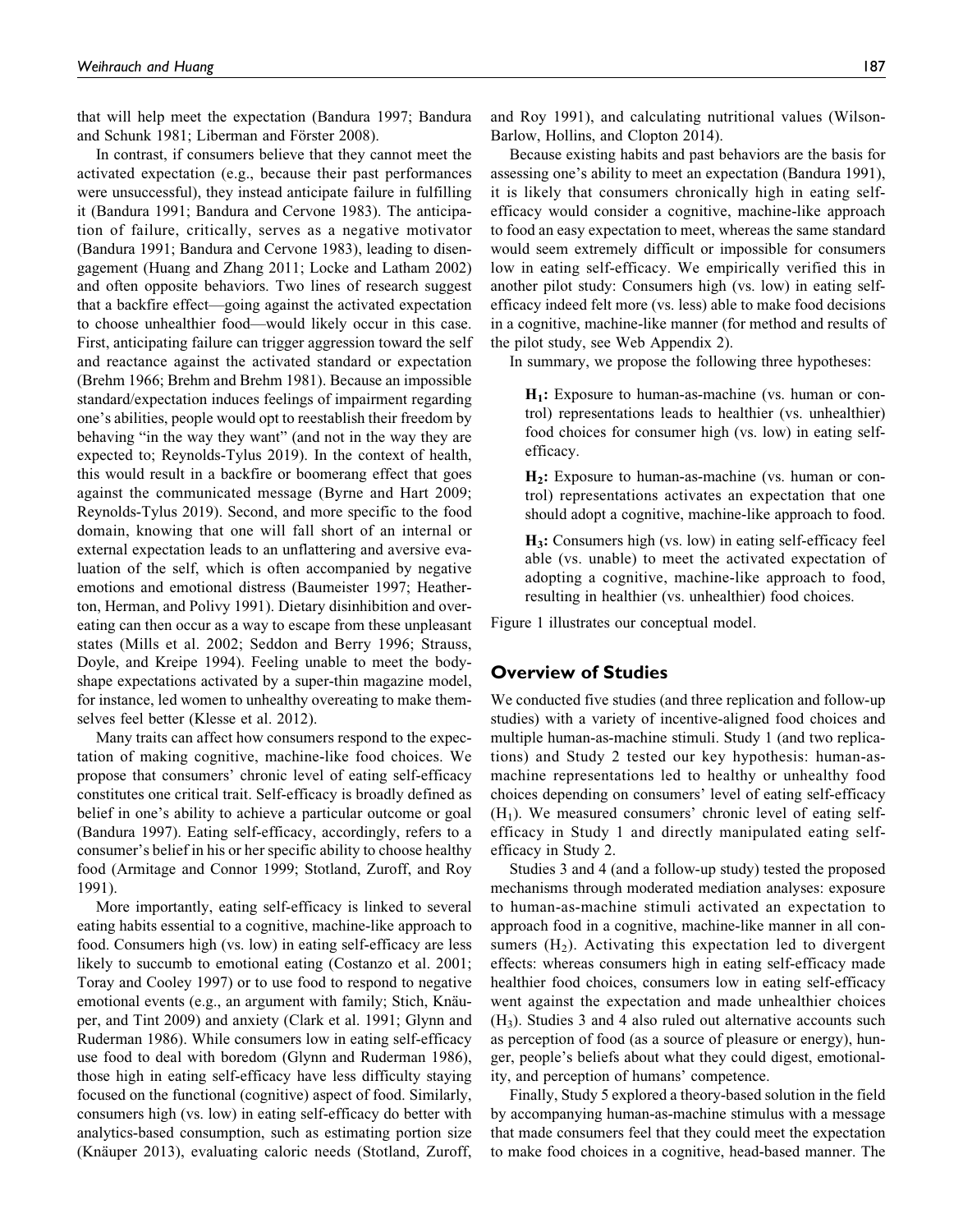

**Figure 1.** Overview of the model and hypotheses.

intervention message successfully attenuated the backfire effect on lunch choices at a cafeteria and enabled an effective use of human-as-machine stimuli to facilitate healthier choices for all.

# **Study 1: Human-as-Machine Body Stimuli and Food Choices**

Study 1 tested our key proposition, that human-as-machine representations would facilitate healthier choices among consumers high in eating self-efficacy but would backfire and result in unhealthier choices among consumers low in eating self-efficacy  $(H_1)$ . To set a baseline of what people choose without exposure to any stimulus related to humans or machines, we also included a control condition in which participants viewed a neutral visual.

#### *Method*

*Participants.* Three hundred U.K.-based adults (64.0% female;  $M_{\text{age}} = 36.70$  years) recruited from Prolific Academic participated in this study. The study used a 3 (stimulus: human as machine vs. human vs. control)  $\times$  1 (eating self-efficacy [measured as a continuous variable]) between-subjects design. For this and all following studies, target sample sizes were determined in advance of data collection on the basis of participant availability, study design, and collection method (Simmons, Nelson, and Simonsohn 2011). Herein, we report all data exclusions, manipulations, and measures; all stimuli can be found in Web Appendix 3, and all data sets are available upon request.

*Stimulus design and pretest.* Inspired by health marketing stimuli used in the real world (see Web Appendix 1) and following procedures from anthropomorphism research (McGill 1998), we created human-as-machine stimuli by altering an image of the human digestive system (i.e., the internal body composition) in this study. In the human-as-machine condition, the digestive system was illustrated as a machine; in the human condition, the digestive system was illustrated as human organs. For the stimulus pretest, we also included a third human condition, a human upper body with no organs showing, to ensure that showing human organs in the human condition did not make the image seem less human (for all stimuli, see Web Appendix 3).

In the stimulus pretest, we measured human versus machine perception using scales from the anthropomorphism literature (Aggarwal and McGill 2007; Kim and McGill 2017; Romero and Craig 2017). Participants rated one of the images on three seven-point Likert scales ("The human  $[body] \dots$ "  $1 =$  "looks" like a machine," and  $7 =$  "looks like a human"; 1 = "does not look alive at all," and  $7 =$  "looks very alive"; 1 = "contains" mainly machine-like features," and  $7 =$  "contains mainly human-like features"). For comprehensiveness, we also included classic measures of dehumanization ("The human [body] is represented as unemotional, cold, rigid, fungible (lacking individuality), superficial, passive, inert (lifeless)"; 1  $=$  "strongly disagree," and  $7 =$  "strongly agree"; Haslam 2006). The results verified that the digestive system presented as a machine was indeed perceived as more machine-like on the human–machine continuum ( $M = 3.54$ , SD = 1.81) than the digestive system presented as human organs ( $M = 5.18$ , SD = 1.24;  $t(64) = 5.51$ ,  $p < .001$ ,  $d = 1.36$ ) and the human upperbody condition (M = 5.08, SD = 1.41; t(64) = 4.82,  $p < .001$ ,  $d = 1.19$ ; the latter two groups did not differ (t(64) = .31, p = .759,  $d = .08$ ). Results were similar for the reverse-coded dehumanization scale (for results and scale correlations, see Web Appendix 3). Drawing on the pretest results, we used the images of the two digestive systems (without the upper body) in the main study to test the hypothesized effect.

*Procedure.* In the main study, participants were told that they would view different visuals and representations of the human body and that they would share their honest thoughts and opinions about them. After completing a bot check, they saw one of the two images from the pretest (digestive system presented as a machine vs. as human organs). Following the procedures in prior literature (Gino, Kouchaki, and Galinsky 2015; Smith et al. 2008), we had participants describe the digestive system in 100 words on basis of the image they saw to reinforce the manipulation and ensure attention to the stimulus. We also included a pure (no human and no machine) control condition, in which participants saw a map and were asked to describe the directions from home to their workplace in 100 words. The control condition ensured a similar amount of writing effort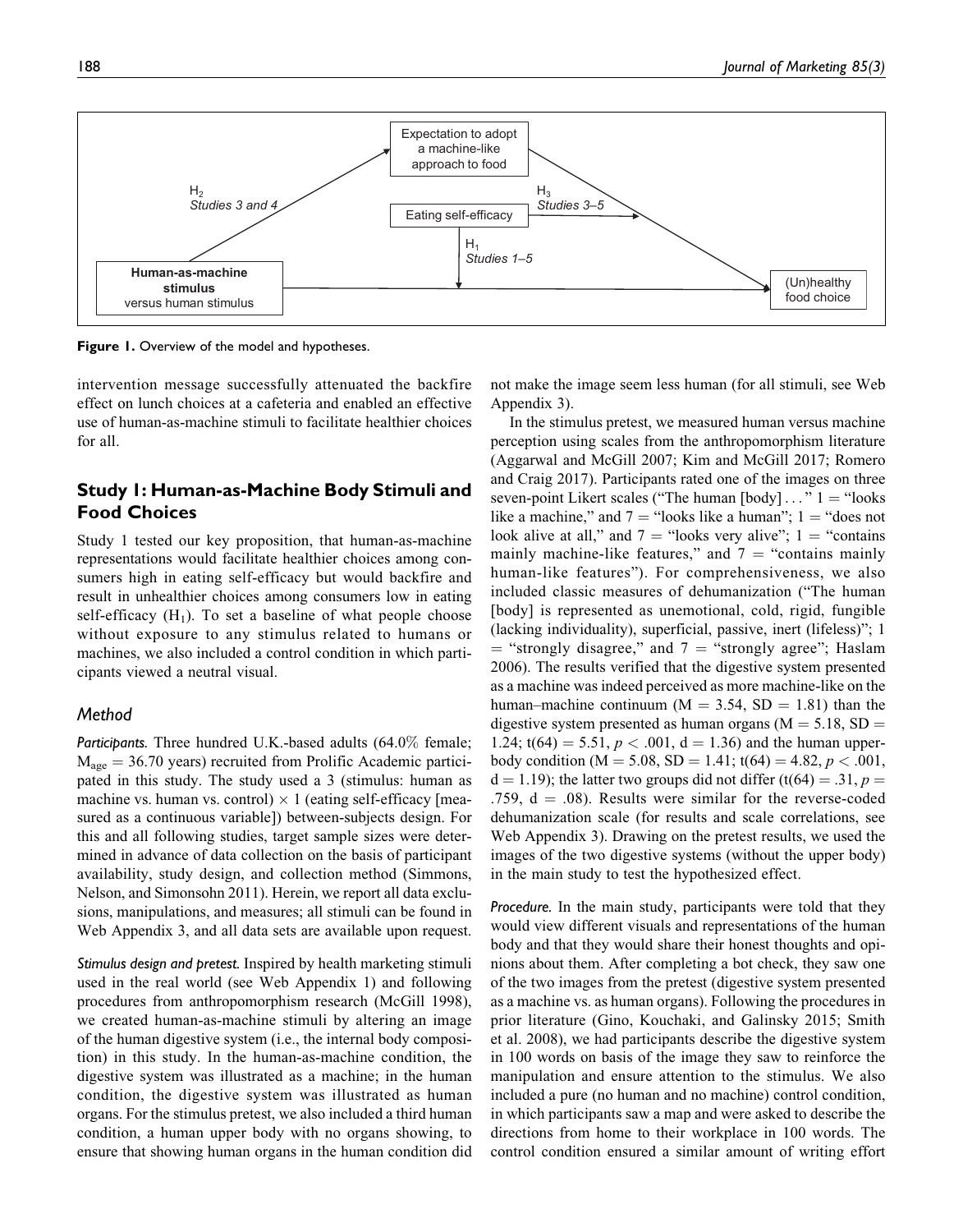with no specific relation to either machine or human, allowing us to isolate the direction of changes in participants' food choices. Participants responded to two filler questions to reduce demand effects (for the variety of filler questions used in this and the following surveys, see Web Appendix 4).

To capture food choices, all participants were told at the end of this survey that, in addition to their regular compensation, they would be entered into a lottery for \$9 worth of food coupons. They were asked to choose three snack items (each in a \$3 portion size) out of a selection of ten and were promised the coupons for the three items they chose (incentive-compatible). For each snack item, participants read information on ingredients and caloric content per package. The calorie content of these ten items ranged from 30 calories (mini peeled carrots) to 250 calories (Snickers bar; for snack choices used, see Web Appendix 5). Participants selected three items and received a confirmation that they were now entered into the lottery.

Participants then proceeded to another set of filler questions before responding to the four-item eating self-efficacy scale by Armitage and Connor (1999; e.g., "I believe I have the ability to eat a low-fat diet in the next month,"  $1 = "definitely do not,"$ and  $7$  = "definitely do"; "If it were entirely up to me, I am confident that I would be able to eat a healthy diet in the next month,"  $1$  = "strongly disagree," and  $7$  = "strongly agree"; Cronbach's alpha  $= .91$ ; for the full scale, see the Appendix). Before exiting the study, participants entered demographic information and reported any suspicions or questions they had. All participants were debriefed and entered a lottery to receive \$9 additional payment (the monetary value of the coupons).

#### *Results and Discussion*

None of the participants raised any suspicions or questions. We summed the calorie content of the three snack items the participants chose as a proxy for how healthy their food choices were, as prior literature has shown that consumers use calorie information to assess the healthiness of food items (Chernev and Chandon 2010). To ensure that this was indeed the case, we also conducted a posttest on the health perception of these ten snacks (for posttest results of the snacks, see Web Appendix 5). Replacing the sum of calories with the sum of health scores from the posttest as the dependent measure revealed consistent results.

We conducted a regression analysis with stimulus (human as machine vs. human vs. control), eating self-efficacy (continuous measure), and their interaction as predictors, with age and gender serving as control variables (Model 1, Hayes 2013). In this and all following studies, we included age and gender as covariates because both have been shown to affect how people feel about machines (Bartneck et al. 2007; Nomura, Kanda, and Suzuki 2006) as well as how they make food choices (Ares and Gámbaro 2007). Analyses without these variables revealed consistent patterns in all studies. We report results without age and gender in Web Appendix 6 for comprehensiveness.

The model revealed a main effect of eating self-efficacy  $(\beta = -45.22, \text{ SE} = 8.86; t = -5.11, p < .001)$ ; people with

higher eating self-efficacy chose lower-calorie snacks. The model also revealed two main effects of stimulus (human as machine vs. control:  $\beta = 270.48$ , SE = 71.50; t = 3.78,  $p < .001$ ; human as machine vs. human:  $\beta = 205.09$ ,  $SE = 81.32$ ; t = 2.52,  $p < .001$ ); the human-as-machine stimulus led participants to choose higher-calorie snacks compared with the other two conditions. With regard to control variables, results revealed that female participants chose lower-calorie snacks than male participants ( $\beta = -32.37$ ,  $SE = 14.19$ ;  $t = -2.28$ ,  $p = .023$ ). Age did not have an effect. More importantly, we found two significant stimulus  $\times$  eating self-efficacy interactions, one between the human-as-machine condition and the human condition ( $\beta = -36.84$ , SE = 14.19;  $t = -2.66$ ,  $p = .008$ ) and another between the human-asmachine condition and the control condition ( $\beta = -50.32$ ,  $SE = 12.56$ ;  $t = -4.01$ ,  $p < .001$ ).

Further spotlight analyses on eating self-efficacy ( $M = 5.62$ ,  $SD = 1.27$ ) illustrated that among those with high eating selfefficacy (1 SD above the mean  $[+1$  SD] = 6.89), the effect of the human-as-machine stimulus was facilitative such that participants chose lower-calorie snacks in the human-as-machine condition (M = 475.40) than in the control condition (M = 551.41;  $\beta = -76.01$ , SE = 23.89; t = -3.18, p = .002) or the human condition (M = 523.92;  $\beta = -48.52$ , SE = 23.03; t = -2.11,  $p = .036$ ; the human and control condition did not differ  $(\beta = -27.48, SE = 24.56; t = -1.12, p = .264)$ . In contrast, the human-as-machine stimulus backfired among participants with low eating self-efficacy (1 SD below the mean  $[-1 S D] = 4.35$ ), such that they chose higher-calorie snacks after viewing the human-as-machine stimulus ( $M = 590.28$ ) than after viewing either the control stimulus (M = 538.44;  $\beta$  = 51.84, SE = 22.46;  $t = 2.31, p = .022$  or the human stimulus (M = 545.22;  $\beta$ =45.05, SE = 25.54; t = 1.76, p = .079); the human and control conditions did not differ ( $\beta$  = 6.78, SE = 24.34;  $t = .28, p = .781$ ; see Figure 2).

We further replicated these results in two follow-up studies with a different eating self-efficacy scale to increase generalizability. Self-efficacy and behavioral control are conceptually similar and often used interchangeably (Bui, Droms, and Craciun 2014). Accordingly, we adopted a measure from the behavioral control literature and used five items of Moorman and Matulich's (1993) scale that directly assessed eating selfefficacy; sample items included "It's easy for me to reduce my sodium intake" and "It's easy to eat fresh fruits and vegetables regularly" (1 = "strongly disagree," and  $7$  = "strongly agree"; Cronbach's alpha  $= .74$ ). In the first follow-up study, mirroring Study 1, we captured participants' chronic level of eating selfefficacy at the very end of the survey session so that its measurement would not contaminate participants' interpretation of the stimuli or their food choices. In the second follow-up study, we measured participants' chronic level of eating self-efficacy first, then added filler items, and then exposed participants to the human-as-machine stimuli to account for any demand effects. For the method and results of these studies, see Web Appendix 7.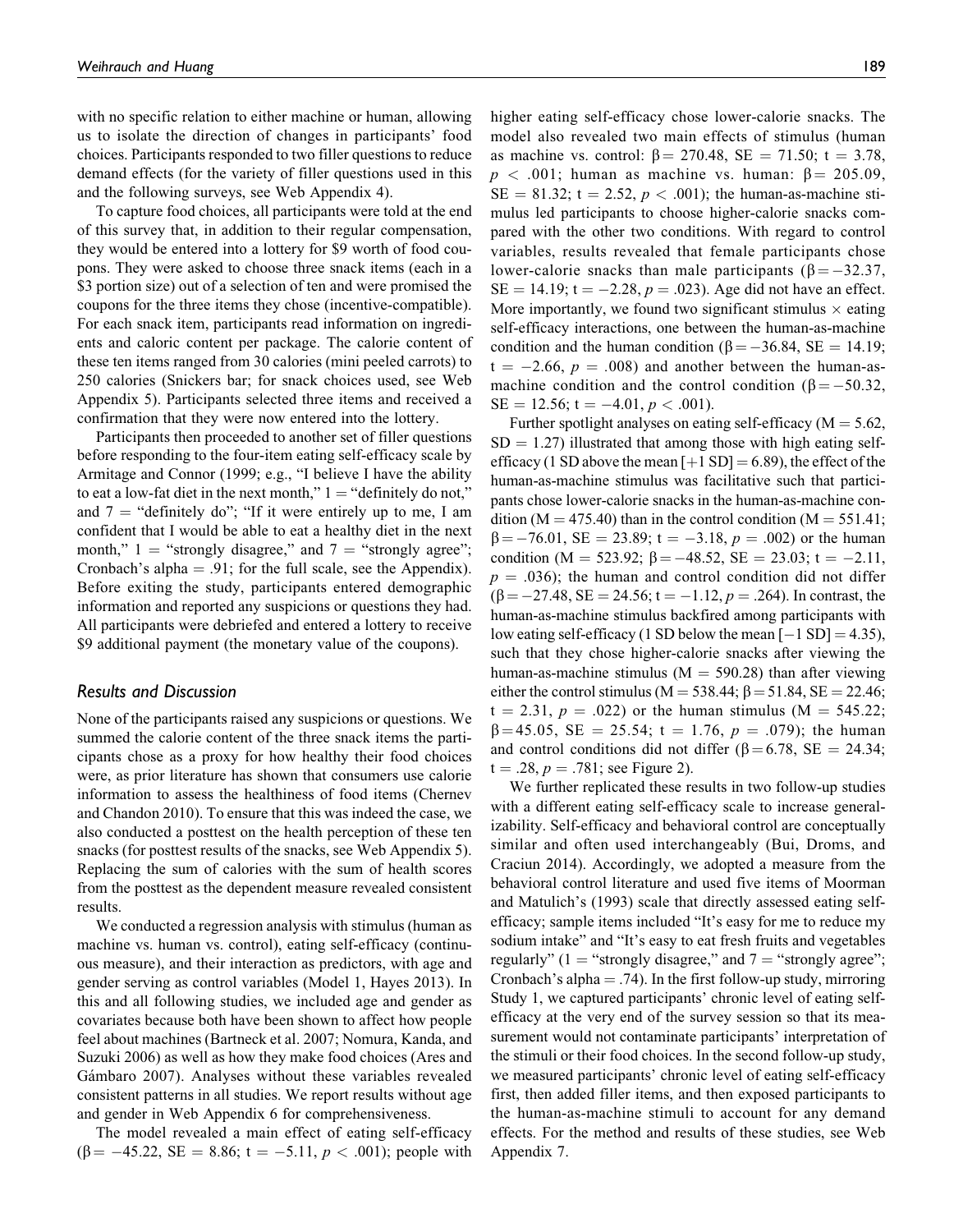$+1$  SD 600.0 590.28 580.0 Calories (Sneak choices) 560.0 551.41 545.22 540.0 538.44 520.00 523.92 500.0 480.0 475.40 6.50 4.00 4.50 5.50 Low  $(-1 SD = 4.35)$ High  $(+1 SD = 6.89)$ **Eating self-efficacy** - Human as machine Human  $\cdot$  Control

**Figure 2.** The effect of stimulus on snack choices for consumers low versus high in eating self-efficacy: measured (Study 1).

The results of Study 1 and the two replications provide support for the divergent effects of portraying the human body as a machine  $(H_1)$ , revealing a critical dark side of such representation. While consumers with a high level of eating selfefficacy reacted positively to this stimulus and made healthier choices, consumers with a low level of eating self-efficacy made worse food choices upon exposure to human-asmachine representations.

# **Study 2: Directly Manipulating Eating Self-Efficacy**

Study 2 served two objectives. First, we tested a different human-as-machine stimulus to enhance the generalizability of the support for  $H_1$ : the face, which is often used in anthropomorphism research (Kim and McGill 2011; Landwehr, McGill, and Herrmann 2011) and has been a keen focus of previous dehumanization research (e.g., Deska, Lloyd, and Hugenberg 2018). We added machine-like features to a human face and tested the effect of this stimulus on food choices. This also ensured that the observed divergent effects would occur without a visual of the digestion system. Second, we directly manipulated individuals' perceived level of eating self-efficacy to rule out any other dispositional differences between these two types of consumers as alternative accounts.

#### *Method*

*Participants.* Two hundred three undergraduate students (43.8% female;  $M_{\text{age}} = 20.32$  years) came into the lab of a large Dutch university to participate in this study in exchange for study credits. The study used a 2 (stimulus: human as machine vs.

human)  $\times$  2 (eating self-efficacy: high vs. low) betweensubjects design.

*Stimulus design and pretest.* Following the procedures in Study 1, participants in the pretest were randomly assigned to one of two conditions. In the human-as-machine condition, participants saw a human face with machine-like features. In the human condition, participants viewed the same human face without machine-like features. In both conditions, participants saw either a male or female face. The pretest, which used the same two machine-likeness and dehumanization scales as in Study 1's pretest (Aggarwal and McGill 2007; Haslam 2006; Kim and McGill 2017; Romero and Craig 2017), was successful. Those who saw the human-as-machine face evaluated the face as more machine-like than those who saw the human face (for stimuli pretest details and results, see Web Appendix 3).

*Procedure.* In the main study, participants were told that there were multiple different surveys in the study and that they would complete all of them in order. They first went through a general survey about themselves, which incorporated an eating selfefficacy manipulation that we developed based on work by Bandura and Jourden (1991) and Ben-Ami et al. (2014). Participants answered a set of questions regarding their current eating habits (e.g., "How many of your meals in an average week include red meat," "How many of your weekly meals are likely high in sodium [because they are canned, packaged, or take-out options]"). They were then informed that a score was calculated based on their answer to these questions, reflecting how capable they were of eating healthily; participants were randomly assigned to see that they were classified as "very capable" (high eating self-efficacy) or "having difficulties" (low eating self-efficacy). For the manipulation, see Web Appendix 8.

After completing the eating self-efficacy manipulation, participants entered the second study, in which we randomly exposed them to either the human-as-machine face or the human face. Participants were *not* asked to write 100 words about the stimuli in this study, to further ensure that the observed effects could occur without mandatory reflection.

Finally, participants were asked to choose three snacks (each in a \$3 portion size) out of a selection of ten, as in Study 1. We further included both eating self-efficacy scales as manipulation checks: the scale used in Study 1 (Armitage and Connor 1999; Cronbach's alpha  $= .92$ ) and the scale used in the two replications (Moorman and Matulich 1993; Cronbach's alpha  $= .64$ ). The manipulation was successful (for results, see Web Appendix 8).

The session ended with demographic information and a probe for suspicion and questions. All participants entered a lottery for \$9 additional payment. Because we informed some participants that they were not eating healthily, we included an extensive debrief and ensured that all participants read and understood that the score was arbitrary and unrelated to their actual behavior. We also allowed them to withdraw their data

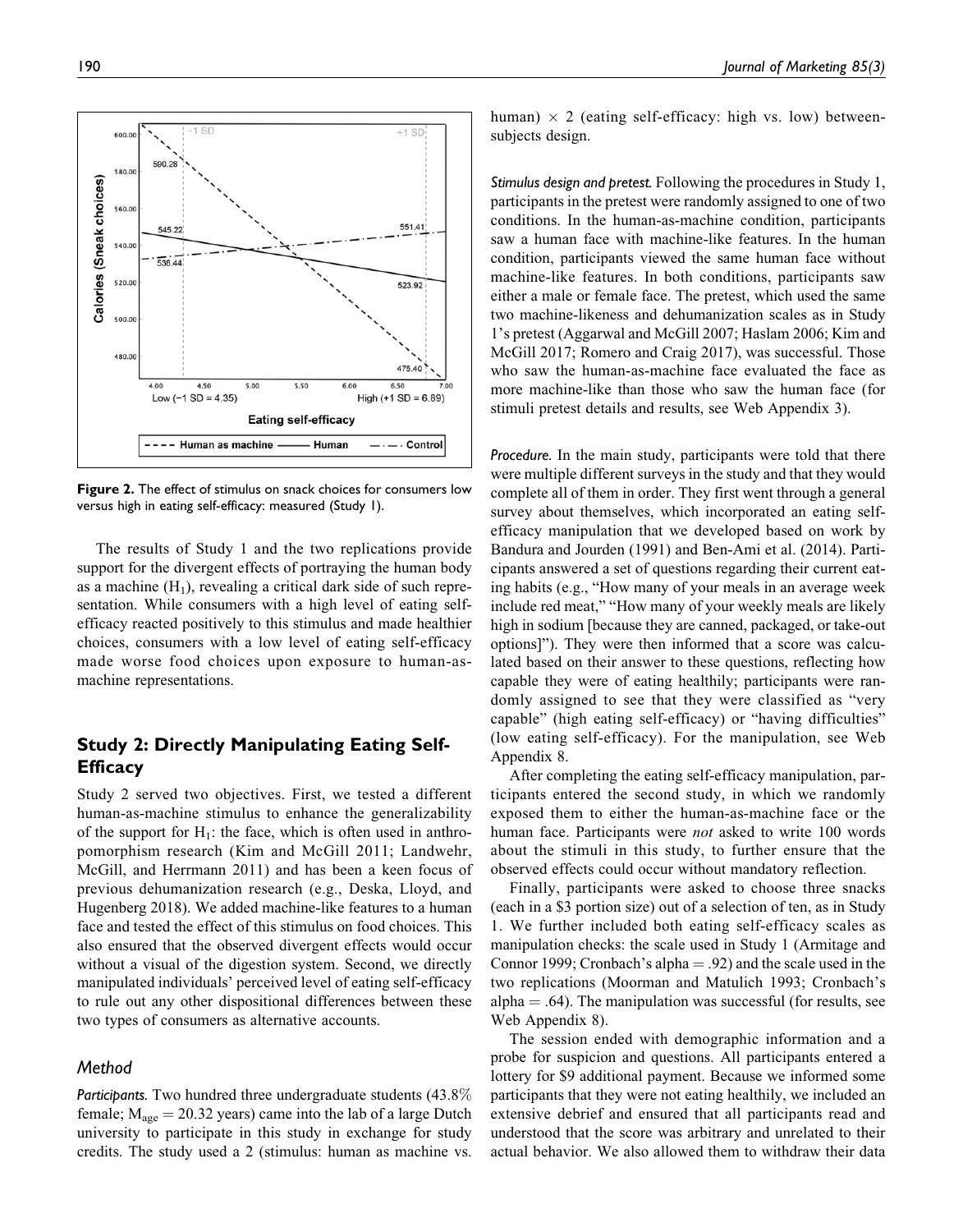from analysis if desired (out of 203 undergraduate students, 7 opted to not be included, leaving a final sample of 196).

#### *Results and Discussion*

We conducted an analysis of covariance with stimulus (human as machine vs. human), eating self-efficacy (high vs. low), and their interaction as predictors, and age and gender as covariates. We again found a main effect of eating self-efficacy: participants who believed they were low in eating self-efficacy chose higher-calorie snacks  $(M =$  $475.88$ , SD = 139.96) than those who believed that they had high eating self-efficacy ( $M = 420.00$ , SD = 134.61;  $F(1, 190) = 7.63, p = .006, \eta^2 = .039$ . There was no main effect of stimulus, age, or gender in this study. Consistent with Study 1, we again observed the hypothesized stimulus  $\times$  eating self-efficacy interaction (F(1, 190) = 5.15, p = .024,  $\eta^2 = .026$ ).

Further contrast analysis revealed that among the participants who were led to perceive high eating self-efficacy, the caloric content of the snacks chosen was similar between the human-as-machine face condition ( $M = 404.25$ , SD = 132.74) and the human face condition ( $M = 434.23$ , SD = 135.98;  $t(97) = 1.11$ ,  $p = .270$ ,  $d = .22$ ). In contrast, those who were led to perceive low eating self-efficacy chose snacks significantly higher in calories when they saw the human-as-machine face (M = 505.77, SD = 139.04) than when they saw the human face (M = 441.33, SD = 134.38;  $t(95) = 2.32$ ,  $p = .023$ ,  $d = .47$ ) (see Figure 3).

Unlike Study 1 and the two replications, those who were manipulated to have a high level of eating self-efficacy did not make healthier choices upon exposure to the human-asmachine stimuli. Because we did not observe this pattern in any of our other studies, we discuss this discrepancy in the "General Discussion" section. Overall, Study 2 used another type of human-as-machine stimulus—a machine-like human face—and directly manipulated people's perceived level of eating self-efficacy; we found that while the results differed among those who were led to perceive high eating selfefficacy, the backfire effect was replicated for those who were led to perceive themselves as bad at eating healthily.

We hypothesized that viewing the human-as-machine stimulus leads to divergent effects depending on consumers' levels of eating self-efficacy because (1) the stimulus brings to mind an expectation to choose food in a cognitive, machine-like manner, and (2) this expectation motivates consumers with high eating self-efficacy (who feel capable of meeting the expectation) to make healthier choices but conversely leads consumers with low eating self-efficacy (who feel incapable of meeting the expectation) to act against it, resulting in unhealthier choices. In Study 3, we used the same human-as-machine stimulus as in Study 1 to capture the activated expectation; in Study 4, we used another type of human-as-machine stimulus to triangulate the proposed role of expectation. Both studies further rule out multiple alternative accounts, including the perception



**Figure 3.** The effect of stimulus on snack choices for consumers low versus high in eating self-efficacy: manipulated (Study 2).  $^{\ast}$ *p*  $<$  .05. \*\**p* < .01.

*Notes:* Error bars are  $\pm$  1 SE.

of food as a source of pleasure or energy, hunger, people's beliefs about what they could digest, emotionality, and perception of humans' competence.

#### **Study 3: The Role of Expectation**

Study 3 served multiple purposes. First, we used a moderated mediation approach to provide support for the role of expectation—namely, that exposure to a human-as-machine stimulus creates an expectation that one should adopt a cognitive, machine-like approach to food in all participants  $(H<sub>2</sub>)$ , and that this expectation leads to divergent food choices on the basis of participants' chronic levels of eating self-efficacy  $(H_3)$ .

Second, we wanted to rule out several food-related alternative accounts, such as the human-as-machine representations changing how hungry participants felt and what they believed their body could digest. We also wanted to ensure that our stimuli did not affect how the participants thought about food (as a source of pleasure or energy). Therefore, we measured these alternative accounts for moderated mediation analyses and used a different set of food choices that varied in health perceptions but not in calorie content to further underscore that it was indeed "unhealthy" food choices, rather than highenergy food choices (which often correlate with high calories), that led to the observed divergent effects.

Third, we aimed to underscore the importance of seeing a human-as-machine representation, and not just a general prime of machine, to activate the expectation for how humans should behave when choosing food. Thus, we added a machine-only condition without relating it to humans to explore this possibility.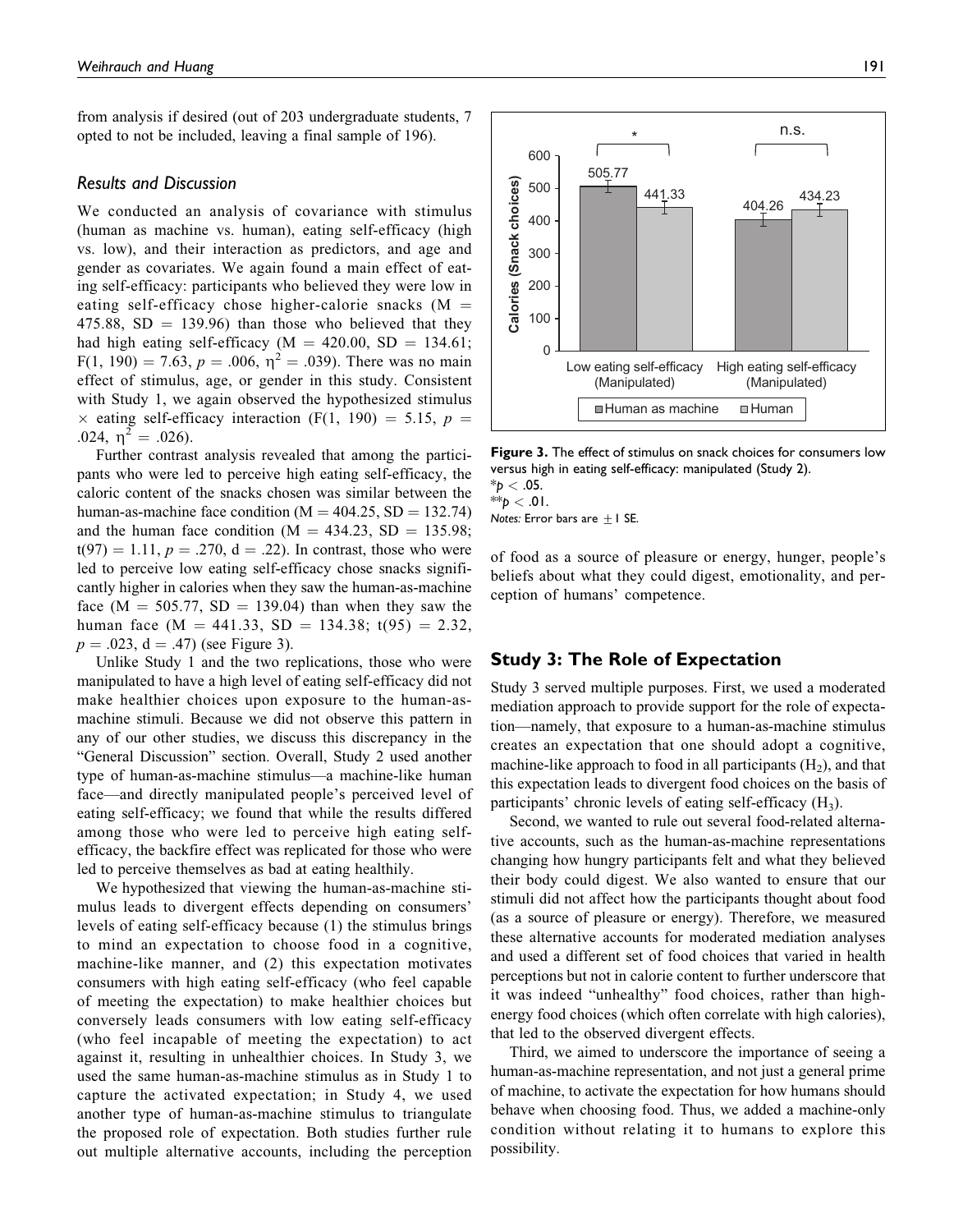#### *Method*

*Participants.* Two hundred ninety-five undergraduate students (47.8% female;  $M_{\text{age}} = 20.46$  years) participated in this lab study for study credits at a large Dutch university. The study used a 3 (stimulus: human as machine vs. machine only vs. human)  $\times$  1 (eating self-efficacy [measured as a continuous variable]) between-subjects design.

*Procedure.* Following the procedures in previous studies, participants in the main study first viewed one of the stimuli of Study 1 (the digestive system: human as machine vs. human), or a machine-only stimulus (with no visual reference to the human body; see Web Appendix 3). We again had participants describe the digestive system in 100 words based on the image they saw, to reinforce the manipulation and ensure attention to the stimulus (Gino, Kouchaki, and Galinsky 2015; Smith et al. 2008). In addition to ensuring attention, this approach also enabled us to register the amount of time spent on writing (Kellogg 1987), to assess whether any condition evoked greater effort than others (which could lead to unhealthier choices because of perceived reward entitlement; Racine et al. 2019). Participants answered a filler question to further minimize the possibility of a demand effect.

Afterward, participants were told that for their participation, they could choose one snack to bring home and viewed four snack options available for that day's session: an energy bar, a yogurt, a chocolate bar, and a bag of chips (for snack choices, see Web Appendix 5). Based on our posttest ( $n = 107$ ; 67.3% female;  $M_{\text{age}} = 27.05$  years), the first two snacks were perceived as similarly healthy, whereas the latter two were similarly unhealthy; calorie content was exactly the same across these snacks (for the posttest, see Web Appendix 5). Using a different set of snack options further enhanced the generalizability of our findings.

To cleanly capture the role of expectation, participants then went through another filler task and continued to the next part of the study. We were particularly interested in assessing whether (1) exposure to human-as-machine stimulus that did not specifically mention food or eating would activate an expectation about how food choices should be made, and (2) participants applied the activated expectation to themselves and not just to humans in general. Thus, we asked the participants to report their perceived expectation of adopting a cognitive, machine-like approach to food on three seven-point Likert scales (Haslam 2006; Haslam et al. 2005;  $1 =$  "strongly disagree," and  $7 =$  "strongly agree"; Cronbach's alpha = .71): "I feel that I am expected to make my food choices ... " "unemotional," "analytical," and "cold." Participants were also asked to judge the function of food (pleasure or energy), their body's ability to digest a variety of food (Cronbach's alpha  $=$  .85), and their current hunger level (for all scales, see the Appendix). All scales of potential process variables were presented in random order.

The session ended with demographic information and the eating self-efficacy scale used in Studies 1 and 2 (Armitage and Connor 1999; Cronbach's alpha  $= .95$ ) and a probe for suspicion and questions. All participants received a snack when exiting the lab.

#### *Results and Discussion*

*Food choice.* None of the participants raised any suspicion or questions about the study. Because all snack options contained the same amount of calories, we coded the choice of healthy snack as 0 and unhealthy snack as 1 to be consistent with previous studies (i.e., higher values represented unhealthier choices) and submitted this binary dependent variable to an analysis with stimulus (human as machine vs. machine only vs. human), eating self-efficacy, and their interactions as predictors and age and gender as control variables (Model 1, Hayes 2013). Similar to previous studies, results revealed a main effect of eating self-efficacy: Those high in eating self-efficacy were more likely to choose a healthy snack  $(\beta = -1.48, SE = .31; Z = -4.74, p < .001)$ . We observed two main effects of stimulus (human as machine vs. machine only:  $\beta = 8.67$ ,  $SE = 2.00$ ;  $Z = 4.34$ ,  $p < .001$ ; human as machine vs. human:  $\beta = 9.40$ , SE = 1.90, Z = 4.97,  $p < .001$ ). Gender had a main effect (as in Study 1, female participants chose healthier snacks;  $\beta = -.69$ , SE = .28;  $Z = -2.46$ ,  $p = .014$ ), but age did not have an effect. More importantly, the model revealed two hypothesized stimulus  $\times$ eating self-efficacy interactions on snack choice, one between the human-as-machine and the machine-only conditions  $(\beta = -1.64, SE = .36; Z = -4.53, p < .001)$  and one between the human-as-machine and human conditions ( $\beta = -1.76$ ,  $SE = .35; Z = -5.07, p < .001$ .

Further spotlight analyses on eating self-efficacy ( $M = 5.35$ ,  $SD = 1.45$ ) illustrated that among those with high eating selfefficacy (+1  $SD = 6.80$ ), the effect of the human-as-machine stimulus was facilitative such that participants chose healthier snacks in the human-as-machine condition than in the machineonly condition ( $\beta = -2.46$ ,  $SE = .60$ ;  $Z = -4.10$ ,  $p < .001$ ) or in the human condition ( $\beta = -2.54$ ,  $SE = .61$ ;  $Z = -4.17$ ,  $p < .001$ ).

In contrast, the human-as-machine stimulus again backfired among participants with low levels of eating self-efficacy  $(-1 SD = 3.90)$ , such that they chose unhealthier snacks after viewing the human-as-machine stimulus than in the machineonly condition ( $\beta = 2.27$ , SE = .66; Z = 3.46, p = .001) or the human condition ( $\beta = 2.53$ ,  $SE = .62$ ;  $Z = 4.13$ ,  $p < .001$ ). The machine-only condition did not differ from the human condition for either group of consumers, indicating that mere exposure to a machine (without any visual reference to humans) did not affect food choices.

*Expectation and alternative accounts.* We conducted the same analyses on expectation. The model revealed only a main effect of stimulus, such that all participants in the human-as-machine condition experienced a higher expectation to choose food in a cognitive, machine-like manner, compared with the machineonly condition ( $\beta = 1.92$ ,  $SE = .74$ ;  $t = 2.61$ ,  $p = .009$ ) and the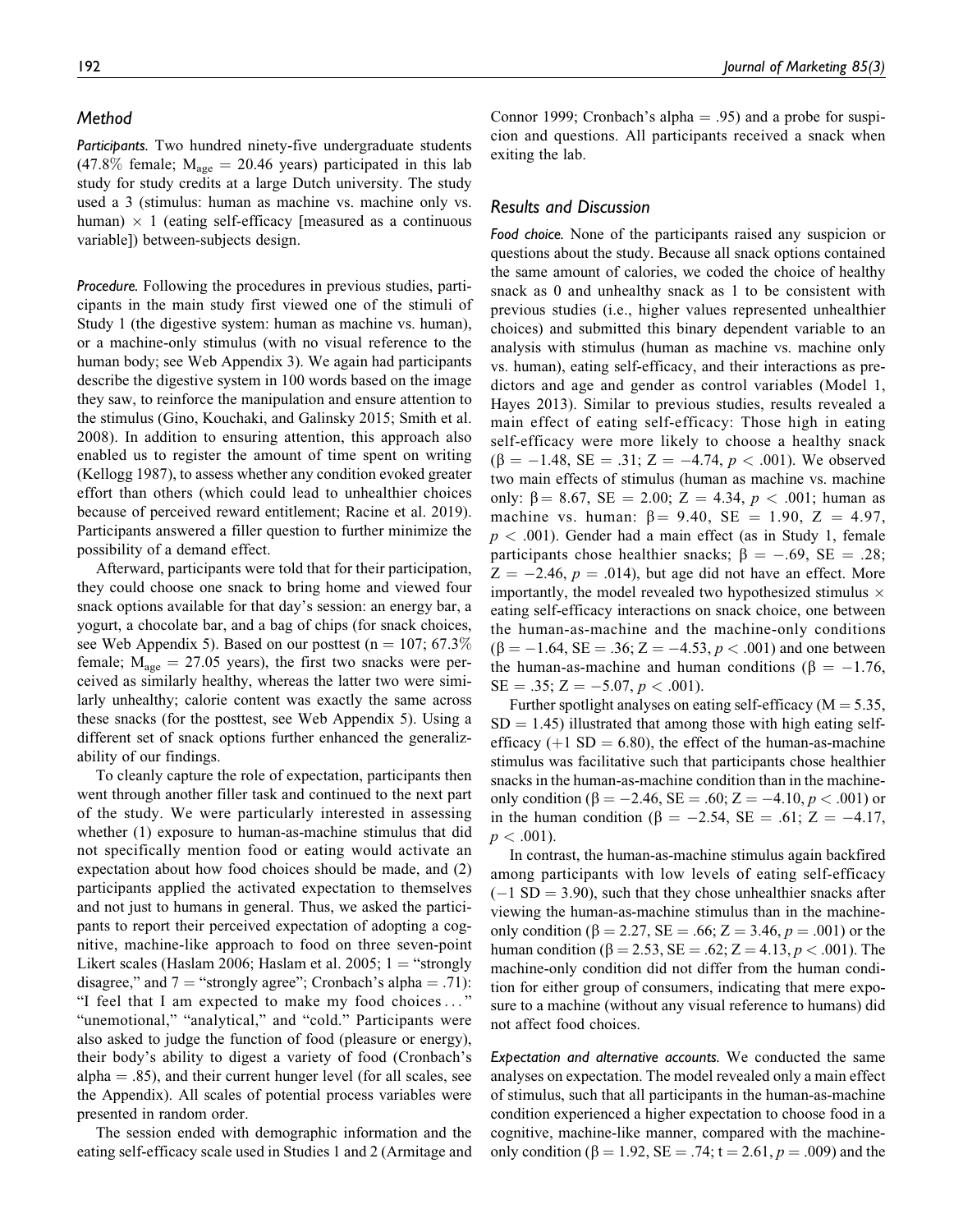human condition ( $\beta = 3.26$ , SE = .61; t = 5.30,  $p < .001$ ). The latter two conditions did not differ, suggesting that mere exposure to a machine (without any visual reference to humans) did not affect participants' expectation to adopt a machine-like approach to food. There was no effect of eating self-efficacy or interaction with stimuli.

We performed the same analyses on the alternative accounts (function of food, digestion capability, and hunger). These analyses revealed no differences between the three stimuli, eating self-efficacy, and no interaction effects (see full results in Web Appendix 6).

*From stimulus to expectation to food choice.* We proceeded to conduct a bias-corrected moderated mediation analysis (Model 15, Hayes 2013): the stimulus predicted the perceived expectation of adopting a machine-like approach to food, and individuals' eating self-efficacy moderated the effect of this expectation on food choice, with age and gender serving as control variables. Results without control variables again revealed consistent effects and are reported in Web Appendix 6 for completeness.

The results supported our predictions. The first part of the model showed that viewing the human-as-machine stimulus heightened the expectation to adopt a cognitive, machine-like approach to food compared with the machine-only condition  $(\beta = 1.36, SE = .17; t = 7.90, p < .001)$  and the human condition ( $\beta = 2.27$ ,  $SE = .17$ ; t = 13.21, p < .001).

The second part of the model showed that for food choices, there were two direct effects of stimulus (human as machine vs. machine only:  $\beta = 6.37$ , SE = 2.17; Z = 2.93, p = .003; human as machine vs. human:  $\beta = 4.59$ , SE = 2.34; Z = 1.96,  $p = .050$ , and two interactions with eating self-efficacy, respectively  $(\beta = -1.20, \text{ SE} = .39; Z = -3.07, p = .002;$  $\beta = -.86$ , SE = .43; Z = -2.00, p = .046). Expectation also significantly affected food choices ( $\beta = 1.98$ , SE = .58;  $Z = 3.39, p = .001$ .

Importantly, whether expectation led to healthier or unhealthier choices depended on individuals' level of eating selfefficacy, as captured by a significant expectation  $\times$  eating self-efficacy interaction in the full model ( $\beta = -.38$ ,  $SE = .11$ ;  $Z = -3.54$ ,  $p < .001$ ). The conditional indirect effects for eating self-efficacy ( $M = 5.35$ , SD = 1.45) between the human-as-machine versus machine-only conditions showed that a heightened expectation of adopting a machine-like approach to food led to healthier choices for those high in eating self-efficacy (+1 SD = 6.80;  $\beta$  = -.78, 95% confidence interval  $\text{[CI]} = [-1.50, -0.29]$  but led to unhealthier choices for those low in eating self-efficacy (-1 SD = 3.90;  $\beta$  = .70,  $SE = .36$ ; 95% CI = [.13, 1.55]; index of moderated mediation:  $\beta = -.51$ , SE = .19; 95% CI = [-.98, -.29]). The same applied for the human-as-machine versus human conditions: a heightened expectation led to healthier choices for those high in eating self-efficacy (+1 SD = 6.80;  $\beta$  = -1.29, 95%  $CI = [-2.49, -.47])$  but unhealthier choices for those low in eating self-efficacy ( $-1$  SD = 3.90;  $\beta$  = 1.17, SE = .36; 95% CI = [.20, 2.59]; index of moderated mediation:  $\beta = -.85$ ,  $SE = .19$ ; 95\%  $CI = [-1.63, -.38]$ .

We again conducted the same moderated mediation analyses with the alternative account variables (function of food, digestion capability, and hunger) as the mediator. There were no effects of stimulus on either of these variables, nor were there any significant (moderated) mediation effects (we report the results in Web Appendix 6).

In addition to these analyses, we also compared how long participants spent writing about the stimulus they saw in each condition. A regression analysis with time spent on writing as the outcome variable, stimulus (human as machine vs. machine only vs. human), eating self-efficacy, and their interaction as predictors and age and gender as control variables (Model 1, Hayes 2013) revealed that there was no effect of stimulus, eating self-efficacy, or their interactions.

Employing a moderated mediation approach, we demonstrated that exposure to a human-as-machine stimulus led to a heightened expectation to adopt a cognitive, machine-like approach for all individuals, irrespective of their level of eating self-efficacy. The effect of expectation on food choice, however, was moderated by eating self-efficacy—it motivated those high in eating self-efficacy to make healthier choices but backfired among those low in eating self-efficacy. Priming machine alone did not lead to these effects, suggesting that consumers apply the expectation of making food choices in a cognitive, machine-like way to themselves only if the visual represented a human as a machine. Seeing a machine-only visual did not trigger an expectation for how humans should behave, just as seeing a human-only visual did not trigger expectations for how humans may need to behave differently. The observed effects also cannot be explained by altered food perceptions, hunger, or digestive capability.

# **Study 4: Triangulating the Role of Expectation Using Human-as-Machine Appearance Plus Movement Stimuli**

Study 4 provided additional evidence on the proposed role of expectation  $(H<sub>2</sub>)$  and the divergent consequences it produces on food choices  $(H_3)$  with yet another human-as-machine stimulus—altering human appearance and physical movement. Specifically, we used a virtual telepresence machine, which is gaining popularity in consumers' daily lives and in business interactions, to design our stimulus (see Web Appendix 3). As mentioned previously, these types of technological advances will soon be used in the retail sector and in restaurants (O'Reilly 2017), where food choices are often made. The chosen stimulus therefore has high relevance for practice and further expands the scope of our examination beyond the body's internal composition and face.

Furthermore, we focused on food-related alternative accounts in Study 3 but acknowledge that exposure to human-as-machine stimuli could alter one's level of emotionality or the perception of how competent humans in general are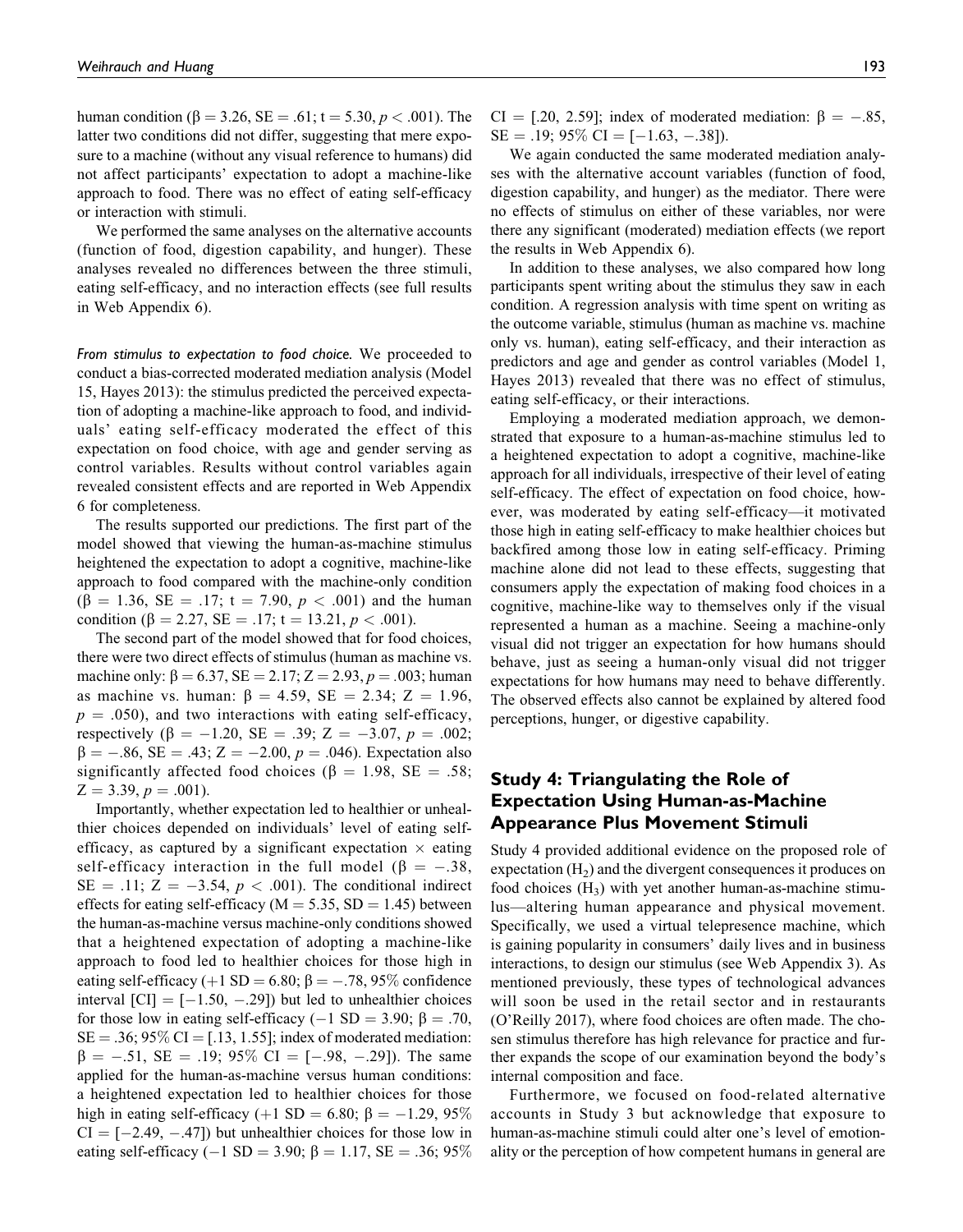(vs. machines). We therefore wanted to measure and rule out these possibilities. Finally, to further enhance generalizability, we used another food choice in this study: yogurts that varied in calories, sugar, and fat.

#### *Method*

*Participants.* Three hundred three U.K.-based adults (67.0% female;  $M_{\text{age}} = 38.26$  years) participated in the study through Prolific Academic. This study constituted a 2 (stimulus: human as machine vs. human)  $\times$  1 (eating self-efficacy [measured as a continuous variable]) between-subjects design.

*Stimulus design and pretest.* In this study, we created a different human-as-machine stimulus by altering appearance and physical movement (Aggarwal and McGill 2012; Graham and Poulin-Dubois 1999; Morewedge, Preston, and Wegner 2007). In the human-as-machine condition, the appearance was illustrated as a robotic skeleton and a human face, just as seen in virtual telepresence machines; in the human condition, the appearance was illustrated in a regular human form (see Web Appendix 3; we included different genders to enhance generalizability). To incorporate the dimension of physical movement, we then showed participants a video clip of this person (in either a human-as-machine form or a human form) moving through an apartment for 45 seconds. In the human-as-machine condition, the movement was choppy/mechanistic; in the human condition, the movement was smooth/fluent (adopted from Tremoulet and Feldman [2000]).

The pretest, using the same two scales as in previous studies' pretests, was successful. The human-as-machine stimulus was perceived as more machine-like than the human stimulus (for stimuli pretest details and results, see Web Appendix 3).

*Procedure.* Following the procedures in previous studies, participants first viewed one of the stimuli (human as machine or human, randomly assigned to a female or male version of the stimulus irrespective of their own gender) and watched the 45-second clip of this person moving through an apartment. Similar to the procedures in Study 2, participants were not asked to write 100 words about the stimuli, to further ensure that the observed effects could occur without mandatory reflection. Participants answered a filler question and then proceeded to enter their food choices.

Participants read a short introduction about a new yogurt company. They were told that the researchers had agreed to conduct a market study for this company to assess students' preferences for yogurts. They were then asked to choose one out of nine yogurts that they would like to receive and try. Yogurts differed in their level of healthiness, indicated by caloric, sugar, and fat content, ranging from 80 calories to 256 calories, with an increase of 22 calories between each choice and the next-higher-calorie choice (for the yogurt choices, see Web Appendix 5). To ensure that higher-calorie yogurts were indeed perceived as less healthy, we again conducted a posttest on the health perceptions of these yogurt options. As in prior

studies, replacing calorie count with the health score from the posttest as the dependent measure revealed consistent results (for the posttest, see Web Appendix 5).

After selecting their choice of yogurt, participants were asked to report their perceived expectation of adopting a cognitive, machine-like approach to food as in Study 3 (Haslam 2006; Haslam et al. 2005; Cronbach's alpha  $= .71$ ). Although the stimuli in Study 3 did not specifically mention food or eating, they utilized digestive system visuals, which could activate thoughts related to food. In this study, the human-asmachine stimulus was not related to the digestive system, food, or eating, further underscoring that even a stimulus that was unrelated to digestion/food could activate an expectation about how food choices should be made. We also asked participants to respond to statements about their emotionality (Cronbach's alpha  $=$  .77) and perception of human competence (Cronbach's alpha  $=$  .59) to rule out these alternative accounts; see Appendix for full scales. All scales were presented in random order. The survey ended with demographic information, the eating self-efficacy scale (Armitage and Connor 1999; Cronbach's alpha  $= .93$ ), and a suspicion probe.

#### *Results and Discussion*

*Food choice.* None of the participants raised any suspicion or questions about the study. We submitted yogurt choice  $(1 =$ "healthiest option," and  $9 =$  "unhealthiest option") as the dependent variable to an analysis with stimulus (human as machine vs. human), eating self-efficacy (continuous measure), and their interaction as predictors and age and gender as covariates (Model 1, Hayes 2013). Similar to prior studies, results revealed a main effect of eating self-efficacy: those high in eating self-efficacy chose lower-calorie yogurts ( $\beta = -.42$ ,  $SE = .10$ ; t = -4.27, p < .001). We again observed a main effect of stimulus (human as machine vs. human:  $\beta = 2.68$ ,  $SE = .55$ ; t = 4.86,  $p < .001$ ). We also found a main effect of age, with older participants choosing healthier yogurts  $(\beta = -.03, t = -2.48, p = .014)$ , and no gender effect. More important, the model again revealed the hypothesized stimulus  $\times$  eating self-efficacy interaction on yogurt choice ( $\beta = -.49$ ,  $SE = .10$ ; t = -5.00, p < .001).

Further spotlight analyses on eating self-efficacy ( $M = 5.39$ ,  $SD = 1.42$ ) illustrated that the effect of the human-asmachine stimulus was again facilitative among those with high eating self-efficacy (+1 SD = 6.81): they chose healthier yogurts  $(M = 3.30)$  in the human-as-machine condition than in the human condition (M = 4.63;  $\beta = -.67$ , SE = .20;  $t = -3.38$ ,  $p = .001$ ). In contrast, the human-as-machine stimulus again backfired among participants with low levels of eating self-efficacy ( $-1$  SD = 3.97): they chose less healthy yogurts ( $M = 5.88$ ) in the human-as-machine condition than in the human condition (M = 4.44;  $\beta$  = .72, SE = .14;  $t = 3.65, p < .001$ ).

*Expectation and alternative accounts.* We conducted the same analyses on expectation as in Study 3. As we hypothesized,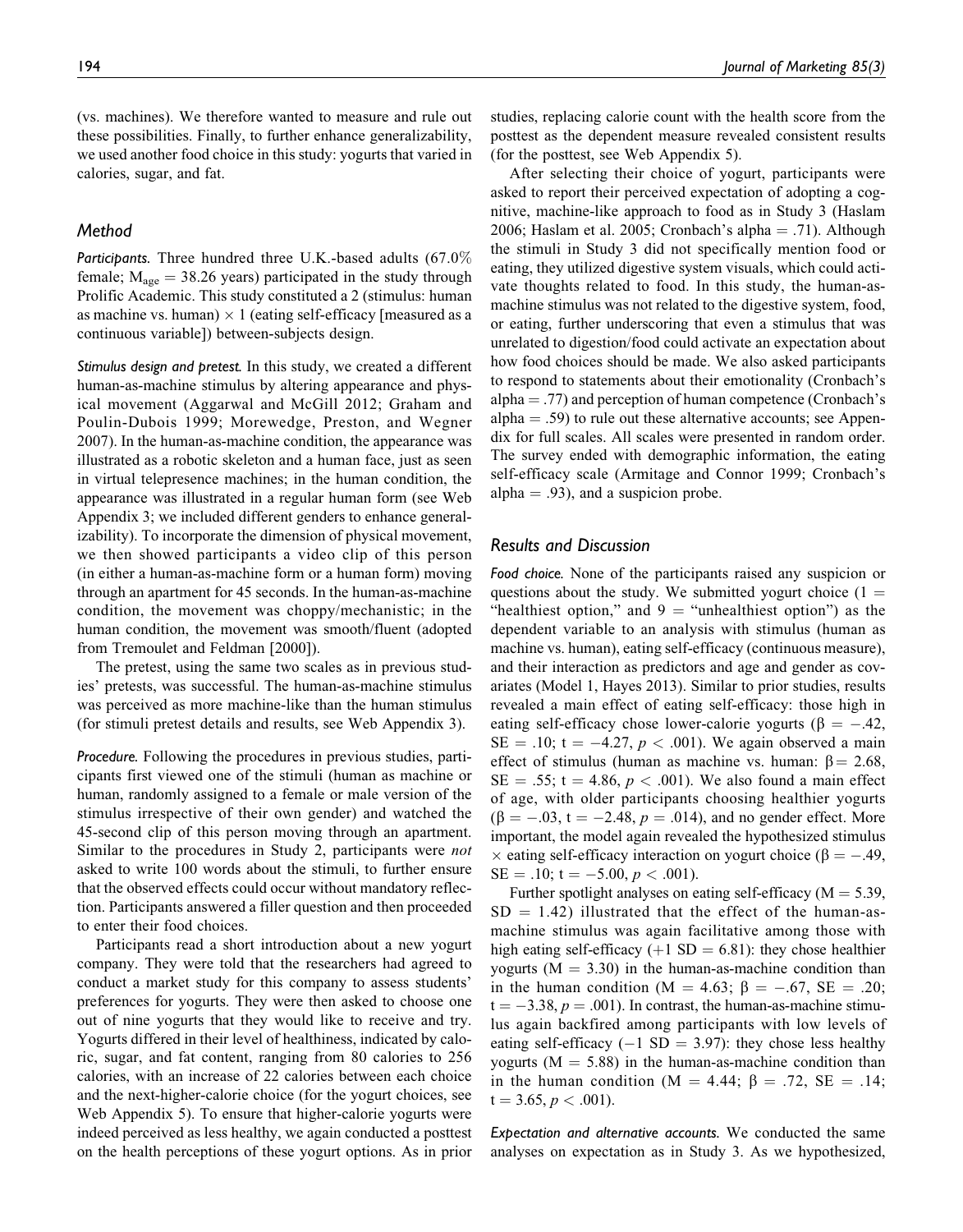we observed only a main effect of stimulus: participants in the human-as-machine condition experienced a higher expectation to choose food in a machine-like manner, compared with the human condition ( $\beta = 1.40$ , SE = .26; t = 5.32, p < .001). There was no effect of eating self-efficacy or interaction. We again conducted the same analyses on the alternative accounts (emotionality, perceived human competence), which revealed no differences between the two stimuli, eating self-efficacy, or any interaction (we report the results in Web Appendix 6).

*From stimulus to expectation to food choice.* We proceeded to conduct a bias-corrected moderated mediation analysis (Model 15; Hayes 2013) as in Study 3. Results replicated the findings in Study 3: the first part of the model showed that viewing the human-as-machine stimulus heightened the expectation to adopt a cognitive, machine-like approach to food ( $\beta = 1.28$ ,  $SE = .67$ ; t = 19.17,  $p < .001$ ), irrespective of age and gender. The second part of the model showed that for food choices, there was an effect of both eating self-efficacy ( $\beta = -.76$ ,  $SE = .40$ ; t = -1.93, p = .055) and expectation ( $\beta = 1.66$ ,  $SE = .54$ ; t = 3.09, p = .002).

Most importantly, whether expectation led to healthier or unhealthier choices again depended on eating self-efficacy, as captured by a significant Expectation  $\times$  Eating self-efficacy interaction in the full model ( $\beta = -.30$ , SE = .10;  $t = -3.10, p = .002$ . The conditional indirect effects for eating self-efficacy ( $M = 5.39$ ,  $SD = 1.42$ ) again showed that a heightened expectation of adopting a machine-like approach to food led to significantly healthier choices for those high in eating self-efficacy (+1 SD = 6.81;  $\beta$  = -.50, SE = .21; 95%  $CI = [-.91, -.06]$  but conversely led to unhealthier choices for those low in eating self-efficacy (-1 SD = 3.97;  $\beta = .59$ ,  $SE = .24$ ; 95%  $CI = [.01, 1.09]$ ; index of moderated mediation:  $\beta = -.38$ , SE = .13; 95\% CI = [-.64, -.14]). Conducting the same moderated mediation analyses with the alternative account variables (emotionality and perception of human competence) as the mediator revealed no effects of stimulus or any (moderated) mediation effects.

So far, we have documented across three types of stimuli (internal body composition, face, and appearance and movement), three types of food choices, and a diverse group of participants from different countries that human-as-machine representations led to healthier food choices for consumers high in eating self-efficacy but backfired for consumers low in eating self-efficacy. We also provided evidence that these divergent effects were driven by an activated expectation to choose food in a cognitive, machine-like manner, which resulted in divergent food choices. In a follow-up study (Web Appendix 9), we replicated the moderated mediation results in this study and further measured whether participants anticipated success or failure in meeting the activated expectation. The results verified that whereas participants high in eating self-efficacy anticipated success in meeting the expectation and thus chose healthier options, those low in eating self-efficacy anticipated failure in meeting the expectation, which led to the backfire effect.

The final study tested a theory-driven solution: if the backfire effect occurred because consumers low in eating selfefficacy found the expectation of adopting a cognitive, machine-like approach to food too difficult to meet, then by making consumers feel that they *can* meet this expectation, the backfire effect should be attenuated. Testing this possibility provides not only additional support for the role of expectation but also a viable solution for marketers, educators, and policy makers; instead of withdrawing human-as-machine stimuli altogether or excluding specific consumer segments from these communications, interested parties can accompany a humanas-machine stimulus with an intervention message that makes everyone feel that they can meet the activated expectation.

# **Study 5: A Theory-Driven Intervention in the Field**

In Study 5, we distributed flyers showing a human-as-machine representation (the digestive system stimulus used in Studies 1 and 3) to customers at a university-based cafeteria before they purchased lunch. Half of the flyers were accompanied by a message that aimed to make the activated expectation more doable, and half were not. This study further enhanced the external validity of our findings and its generalizability (from snack choices to lunch entrée choices), while testing a mechanism-driven solution.

#### *Method*

*Intervention.* We designed the intervention with the goal of making consumers who are low in eating self-efficacy believe that they can meet the expectation of adopting a cognitive, machine-like approach to food, without harming those high in eating self-efficacy. Specifically, in the intervention condition, an additional message stating "You CAN choose your food today with your head (not your heart)" was printed right under the human-as-machine visual (for the flyer, see Web Appendix 3). We informed participants that a head-based approach to food is easy and doable (instead of blatantly stating that a "cognitive" or "machine-like" approach is easy and doable) as this message is short, simple to process, and applicable for practical use. To ensure that adding this message indeed made the expectation activated by the human-asmachine stimulus seem more doable, we conducted a posttest. The posttest verified that when viewing the human-as-machine stimulus with the intervention message, participants indeed perceived it less difficult and more doable to meet the expectation of adopting a head-based, cognitive approach to food; see Web Appendix 3.

*Procedure.* In the field study, which took place from January 13 to February 7, 2020, at a university-based cafeteria, research assistants approached customers before they entered the cafeteria and inquired about their interest in participating in a study in exchange for \$7.00 (for pictures of the study's setup, see Web Appendix 3). Three hundred thirty-three customers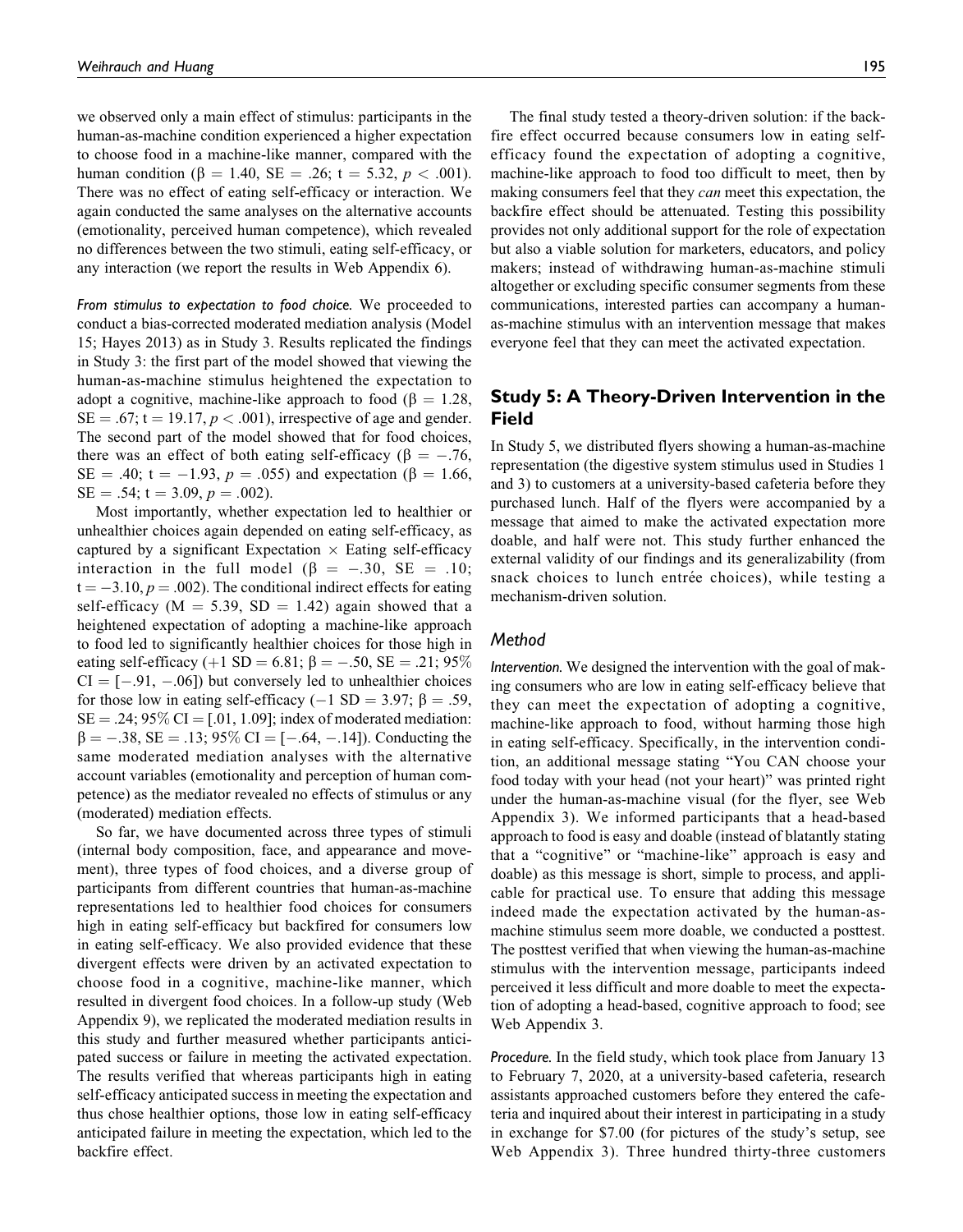$(67.6\%$  female;  $M_{\text{age}} = 41.07$  years) participated. All customers were exposed to the human-as-machine stimulus (as the goal was to test the effectiveness of the intervention message); the study employed a 2 (intervention: yes vs. no)  $\times$  1 (eating self-efficacy [measured as a continuous variable]) betweensubjects design.

Customers who were willing to participate received a survey about a flyer. Under the cover story that the school was testing different flyers for effectiveness and wanted to ensure that the flyers were relevant to the customers and had good printing quality, all participating customers were asked to review a flyer with a human-as-machine visual printed at the center (the digestive system stimulus used in Studies 1 and 3). The flyer either had an additional intervention message "You CAN choose your food today with your head (not your heart)" printed under the human-as-machine visual or did not have this message. The survey about the flyer included a few designrelated questions (e.g., on color and clarity of the flyer), as well as questions on mood, hunger level, age, gender, and occupation/field of study. All customers listed the last three digits of their phone number and their initials (which served to link the surveys). Customers received \$2 for this survey and proceeded to buy their lunch at the cafeteria. This cafeteria offered a wide variety of entrée choices, including a salad and soup bar, international bowls, pizza, burgers, sandwiches, and a grill station.

Right after customers purchased lunch and paid, they were invited to participate in the second part of this study to receive another \$5, totaling \$7. All customers who took the first survey participated in the second part. Research assistants took a picture of the lunch that the customers had just purchased while the customers completed the second survey. The second survey included a few questions about the lunch purchased, the overall impression of the cafeteria, the two eating self-efficacy scales (Armitage and Connor 1999; Moorman and Matulich 1993), and phone number digits and initials to match their responses.

#### *Results and Discussion*

We asked two research assistants (blind to the hypotheses) to assess the healthiness of the lunch choices ( $1 =$  "very healthy," and  $5$  = "not at all healthy") based on the pictures. We averaged their scores (intercoder reliability was high;  $r =$ .72,  $p < .001$ ) and then conducted a regression analysis with stimulus (human as machine without intervention message vs. with intervention message), eating self-efficacy (Armitage and Connor 1999), and their interaction as predictors and age and gender as control variables (Model 1, Hayes 2013). The model revealed a main effect of stimulus ( $\beta = -2.05$ ,  $SE = .39$ ;  $t = -5.25$ ,  $p < .001$ ). There was no direct effect of eating self-efficacy, age, or gender. More importantly, we found a significant stimulus  $\times$  eating self-efficacy interaction  $(\beta = .31, SE = .07; t = 4.66, p < .001).$ 

Further spotlight analyses ( $M = 5.78$ , SD = .94) showed that the intervention helped consumers low in eating self-efficacy  $(-1 \text{ SD} = 4.84)$ ; they made healthier lunch choices when exposed to the human-as-machine stimulus with the



**Figure 4.** The effect of stimulus and intervention message on lunch choice (Study 5).

 $*$ *p*  $< .05$ . \*\**p* < .01.

*Notes:* Error bars are  $\pm$  1 SE.

intervention ( $M = 2.24$ ) than without the intervention ( $M =$ 3.33;  $\beta = -.55$ ,  $SE = .09$ ,  $t = -6.12$ ,  $p < .001$ ). As we expected, there was no effect of the message ( $M_{\text{no int.}} = 2.73$ ) vs.  $M_{int.} = 2.81$ ) among those high in eating self-efficacy (+1)  $SD = 6.72$ ;  $\beta = .04$ ,  $SE = .09$ ;  $t = .44$ ,  $p = .657$ ); they already felt that meeting the activated expectation was easy (see Figure 4).

We repeated these analyses with the alternative eating self-efficacy scale by Moorman and Matulich (1993), as tested in the two replications of Study 1 and in Study 2. The two eating self-efficacy scales were again correlated  $(r(333) = .40, p < .001)$ , and results were consistent in both direction and significance (see Web Appendix 6).

Study 5 provided additional evidence for the proposed mechanism—that the divergent effects occurred because the consumers low (vs. high) in eating self-efficacy felt that it was difficult to meet the expectation of adopting a cognitive, machine-like approach to food. Most importantly, it also offers an effective solution for policy makers, educators, and marketers: by adding a message that makes a cognitive approach to food easier and more doable, the human-as-machine stimulus can lead to healthier choices for all consumers.

#### **General Discussion**

In an effort to fight obesity and educate consumers on how the human body functions, health marketing and education materials frequently portray humans as machines and encourage consumers to act more "machine-like." They use slogans like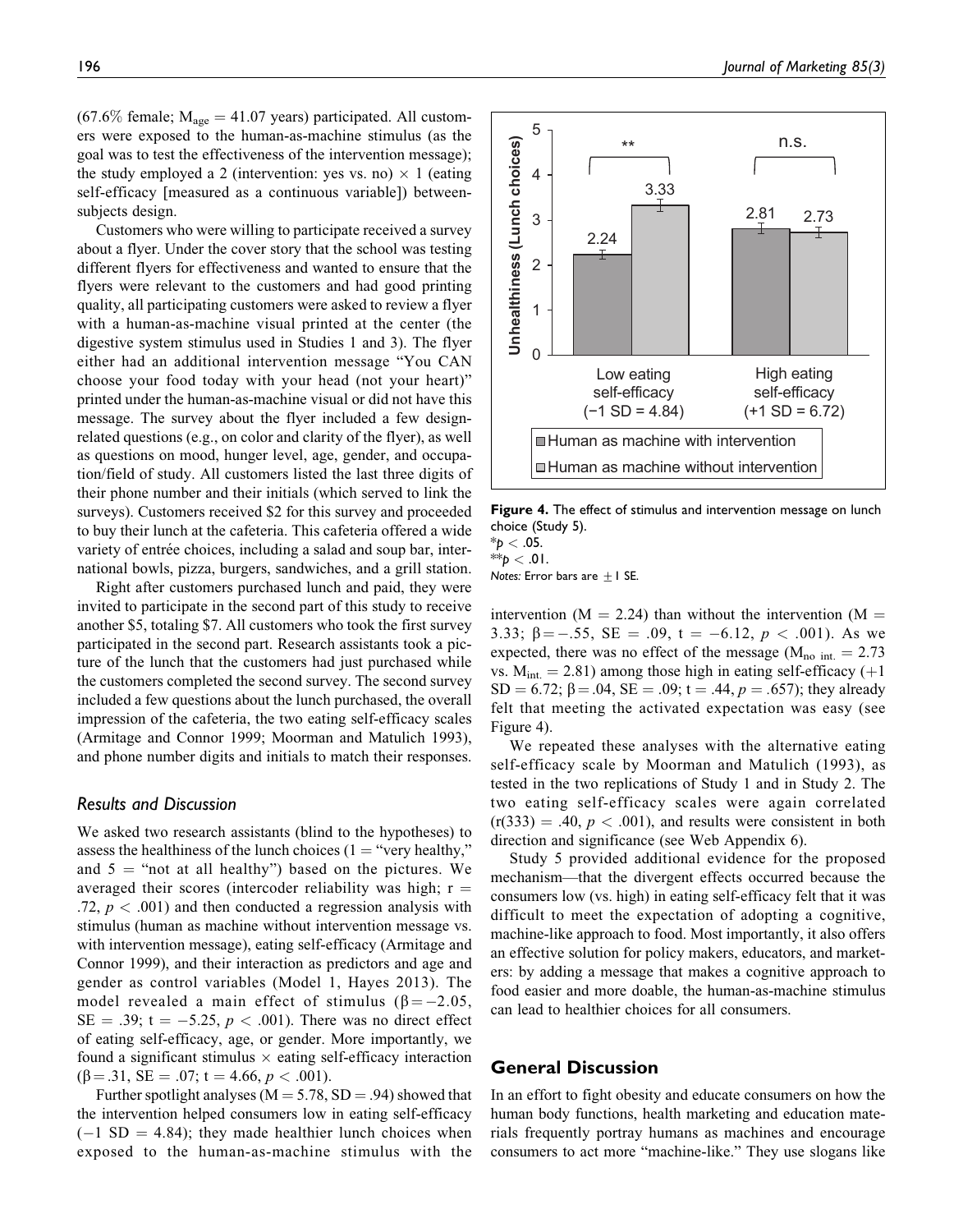"Fuel your body, not your emotions," or visuals that literally present humans as machines (see Web Appendix 1).

In this work, we put this belief to a test and used a variety of human-as-machine representations inspired by anthropomorphism research, health education, marketing practice, and recent technological advancements. We uncovered critical divergent effects of exposure to human-as-machine representations—it was facilitative for consumers high in eating self-efficacy but backfired among consumers low in eating self-efficacy (Studies 1–5). We further showed that this divergent effect happened because exposure to human-as-machine stimuli activated the expectation that one should adopt a cognitive, machine-like approach to food (Studies 3 and 4), which would be difficult to meet for consumers low in eating selfefficacy. Importantly, this backfire effect was alleviated when human-as-machine stimuli were accompanied with an intervention message that made consumers feel that they could meet the expectation of adopting a cognitive, head-based approach to food (Study 5).

#### *Theoretical Contributions*

*Eating self-efficacy.* Our work echoes the growing interest in studying the push for a cognitive approach to food in consumer behavior research (Kozup, Creyer, and Burton 2003; Krishnamurthy and Prokopec 2010). We documented how using human-as-machine stimuli to promote this approach can create divergent effects on food choices, depending on consumers' chronic level of eating self-efficacy. Importantly, we further captured the underlying mechanisms accounting for these divergent responses: exposure to human-as-machine stimuli activates an expectation to adopt a cognitive, machine-like approach to food. Whereas this expectation is motivating to consumers high in eating self-efficacy, it backfires among those low in eating self-efficacy. Results of Studies 3–5 thus underscore the importance of this trait as the antecedent for how consumers would respond to an expectation about food consumption, resulting in expectation-aligned behaviors (Bandura and Cervone, 1983; Ozer and Bandura 1990).

Our work thus provides important insights and inspires future research regarding the rich psychologies of consumers of different levels of eating self-efficacy. While consumers high in eating self-efficacy already make healthier food choices than those low in eating self-efficacy (i.e., a significant main effect in Studies 1–4, directional in Study 5), consumers high in eating self-efficacy could still benefit from human-as-machine stimuli and make healthier choices (in all studies except for Study 2, in which eating self-efficacy was manipulated).

One possibility for the inconsistent results could be related to our eating self-efficacy manipulation. While the specific treatment used to manipulate eating self-efficacy in Study 2—social comparison—can be powerful and pervasive (Vartanian et al. 2015), the feeling that one is currently ahead of others can conversely license one to indulge (Huang, Lin, and Zhang 2019). If this occurs, it may cancel the originally positive effect of human-as-machine stimuli among these consumers. We encourage future research to explore how balancing/ licensing may interact with eating self-efficacy perceptions to affect food choices.

Another possibility could be that the manipulation of high eating self-efficacy did not induce sufficiently high selfperception on eating self-efficacy. In the original scale development (Armitage and Connor 1999), the sample mean of eating self-efficacy was  $4.53$  (SD = 1.45); more recent research using this measure (Naughton, McCarthy, and McCarthy 2015) found a sample mean of  $5.22$  (SD = .89). A close examination of the means in all our studies using this scale (from 5.35 to 5.78) revealed an aggregate mean of  $5.25$  (SD = 1.35), which was consistent with prior literature. However, the manipulation check of the high-eating-self-efficacy condition in Study 2 only produced a mean of 5.01 (see Table 1). We further conducted a meta-analysis aggregating the eating self-efficacy scores across all studies that used this efficacy scale and had a continuous food-choice dependent variable (i.e., Studies 1, 2, 4, and follow-up); the threshold analysis of this aggregate data set revealed that the human-as-machine (vs. human) stimuli backfired for consumers with eating self-efficacy scores between 1.00 and 5.37 and were facilitative for consumers with eating self-efficacy scores between 6.07 to 7.00. Thus, the high-eating-self-efficacy condition in Study 2 may not be sufficiently high to produce a significant positive effect. We encourage future research to explore other ways to shift people's perception of eating self-efficacy.

For consumers low in eating self-efficacy, prior research has shown that these consumers have difficulties with eating rationally, unemotionally, and analytically (Clark et al. 1991; Costanzo et al. 2001; Glynn and Ruderman 1986; Knäuper 2013; Stotland, Zuroff, and Roy 1991; Toray and Cooley 1997; Wilson-Barlow, Hollins, and Clopton 2014). Our work suggests that these past experiences could lead consumers low in eating self-efficacy to act against human-as-machine stimuli and counter the expectation of adopting a cognitive, machine-like approach to food. Importantly, by adding an intervention message that made the expectation seem easier to meet (Study 5), we were able to attenuate the previously observed backfire effect. This field study not only provides a relevant solution for practitioners but also complements work on the importance of setting achievable expectations in inducing health-related behavioral change (Bandura 1991; Klesse et al. 2012).

We chose to focus on eating self-efficacy because it is one of the most frequently used constructs in health behavior theories (Glanz and Bishop 2010). Still, future research should explore the robustness of these effects using other related constructs, such as health behavioral control (Bui, Droms, and Craciun 2014), eating self-control (Dzhogleva and Lamberton 2014; Haws, Davis, and Dholakia 2016), emotional eating (Van Strien et al. 1986), and overall self-regulation (Vohs and Heatherton 2000). Finally, we note that consumers' past and current fitness levels, health conditions, and whether they are on a diet affect how they perceive their eating self-efficacy.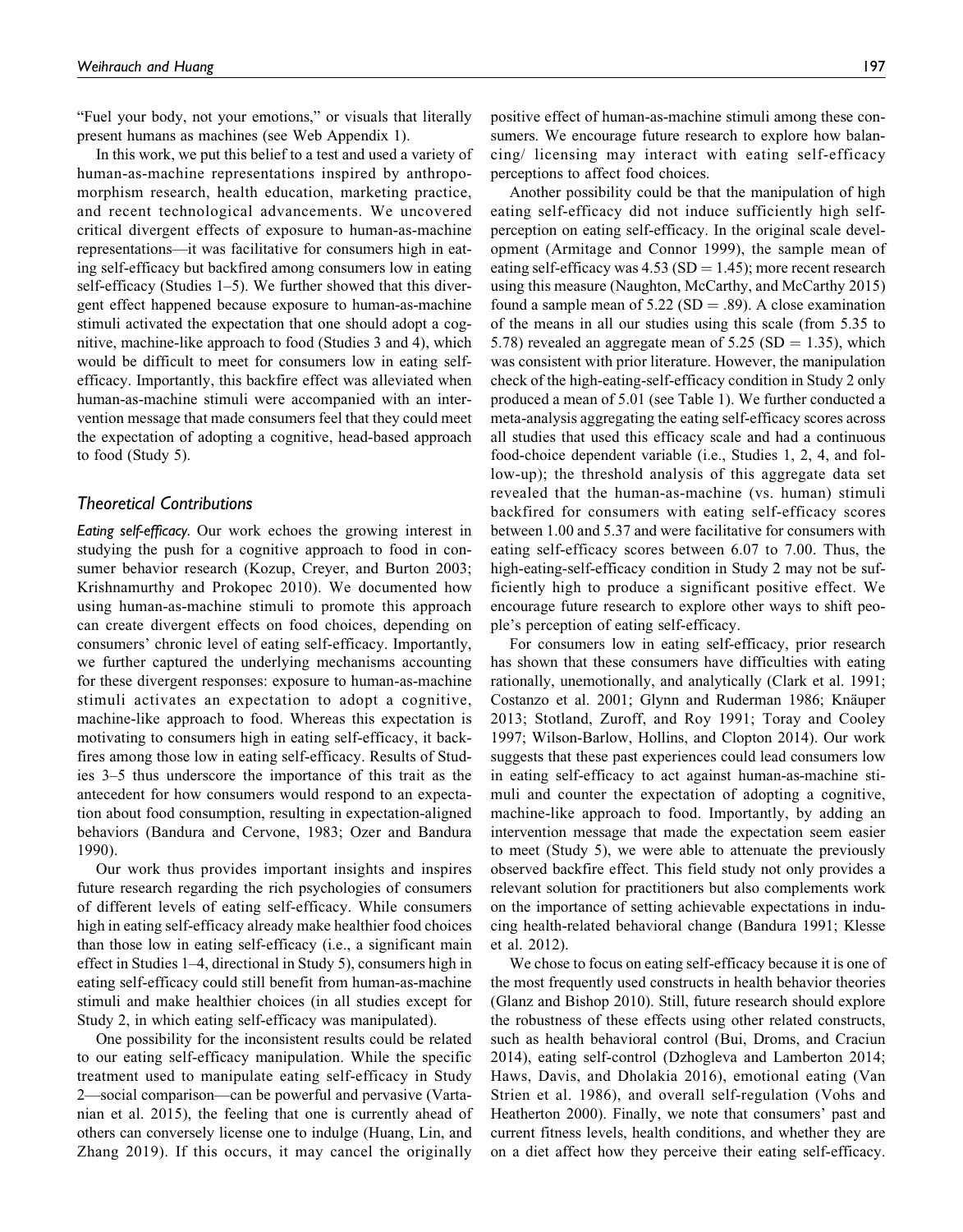|                    |                                                                    | Table 1. Regions of Significance for the Effect of Stimulus on Food Choice for Different Levels of Eating Self-Efficacy. |                            |               |      |         |                                                                                                  |                                                         |
|--------------------|--------------------------------------------------------------------|--------------------------------------------------------------------------------------------------------------------------|----------------------------|---------------|------|---------|--------------------------------------------------------------------------------------------------|---------------------------------------------------------|
| Study              | Sample                                                             | Eating Self-Efficacy Scale                                                                                               | Dependent Variable (-I SD) |               |      |         | Eating SE Eating SE Eating SE Johnson-Neyman Procedure<br>(Mean) (+1 SD) Regions of Significance | Comments                                                |
| Study 1            | Prolific Academic (United<br>Kingdom)                              | Connor (1999)<br>Armitage and                                                                                            | Calories snacks            | 4.35          | 5.62 | 6.89    | 1.00 to 4.11 and 6.74 to 7.00                                                                    |                                                         |
|                    | Study I, Replication I Crowdflower (United States) Moorman and     | Matulich (1993)                                                                                                          | Calories snacks            | 2.85          | 4.05 | 5.25    | 1.00 to 3.10 and 5.20 to 7.00                                                                    |                                                         |
|                    | Study I, Replication 2 Amazon's Mechanical Turk<br>(United States) | Matulich (1993)<br>Moorman and                                                                                           | Calories snacks            | 2.82          | 4.12 | 5.42    | 1.00 to 3.24 and 5.10 to 7.00                                                                    |                                                         |
| Study 2            | Undergraduate students<br>(Netherlands)                            | Connor (1999)<br>Armitage and                                                                                            | Calories snacks            | $\frac{1}{4}$ |      | 5.OI    | ≺<br>Z                                                                                           | manipulated, scores reflect<br>Eating self-efficacy was |
| Study 3            | Undergraduate students<br>(Netherlands)                            | Armitage and                                                                                                             | Snack choice               | 3.90          | 5.35 | 6.80    | 1.00 to 4.92 and 5.76 to 7.00                                                                    | Snack choices were binary<br>the manipulation check     |
| Study 4            | Prolific Academic (United<br>Kingdom)                              | Connor (1999)<br>Connor (1999)<br>and<br>Armitage                                                                        | Yogurt choice              | 3.30          | 539  | اھ<br>ف | 1.00 to 4.84 and 6.06 to 7.00                                                                    | (healthy/unhealthy)                                     |
| Study 4, follow-up | Prolific Academic (United<br>Kingdom)                              | Connor (1999)<br>hue<br>Armitage                                                                                         | Yogurt choice              | 4.05          | 5.45 | 6.85    | 1.00 to 5.35 and 6.23 to 7.00                                                                    |                                                         |
| Study 5            | Customer's university                                              | Armitage and                                                                                                             | Lunch choice               | 4.84          | 5.78 | 6.72    | ≤<br>Z                                                                                           | Study did not include a human                           |
|                    | cafeteria (United States)                                          | Connor (1999), Moorman<br>and Matulich (1993)                                                                            |                            |               |      |         |                                                                                                  | condition                                               |

Although we did not measure these habits and physical conditions in our studies, we encourage future research to take these variables into consideration when studying eating self-efficacy and healthy eating.

*Anthropomorphism and dehumanization.* This research introduces the concept of mechanistic dehumanization—visually representing humans as machines—to the consumer behavior literature as a reverse process of anthropomorphism (Aggarwal and McGill 2007; Epley, Waytz, and Cacioppo 2007). Our findings echo those in anthropomorphism research that demonstrate that changes along the human–machine continuum prompt specific behavioral expectations (Aggarwal and McGill 2012; Kim and Kramer 2015; Kim and McGill 2011). We found that when humans are portrayed as machines, it activates an expectation that one should behave in a machine-like way.

For dehumanization research, our work expands prior studies on dehumanization to underscore its relevance for consumer behavior research in three ways. First, while prior work in dehumanization has focused primarily on how changes in facial features and movements influence how humans are perceived on the human–machine continuum (Deska, Almaraz, and Hugenberg 2017; Deska, Lloyd, and Hugenberg 2018; Hugenberg et al. 2016; Looser and Wheatley 2010), our work tested other dimensions such as altering internal body composition and appearance. Our findings offer a rich set of stimuli for future work on dehumanization and marketing while bringing dehumanization literature closer to consumers' everyday lives. Second, we explored an important downstream consequence that is highly relevant for consumers and marketers and underscored how human-as-machine stimuli could activate unique expectations in the context of food, leading to both positive and negative effects on consumers' real-world choices. Third, we shed light on the importance of idiosyncratic differences. While previous research promotes the idea that feeling like a human is desirable and valuable for all individuals (Goldenberg et al. 2001; Haslam et al. 2005), we found that dehumanization stimuli can generate divergent effects.

Importantly, the direction of changes along the human– machine continuum warrants further investigation. When encountering a stimulus, individuals first make a binary choice to classify a stimulus as either a "human" or "nonhuman" (Mathur and Reichling 2016). Drawing on this first-level assessment, they generate expectations (e.g., dehumanized humans should be more rational, anthropomorphized machines more emotional). In all our studies, we informed participants that they were evaluating a human (body, face, physical movements). As a result, our stimuli depict humans portrayed as machines. However, the line between humans and machines becomes blurrier, and many physical features convey conflicting signals (Ferrey, Burleigh, and Fenske 2015; Gray, Gray, and Wegner 2007). Future research should investigate the boundary at which a human or a machine is categorized as such and explore other dehumanization types. Examples include

*Notes:* N.A.

Notes: N.A. = not applicable. not applicable.

 $\overline{1}$ 

 $\overline{\phantom{a}}$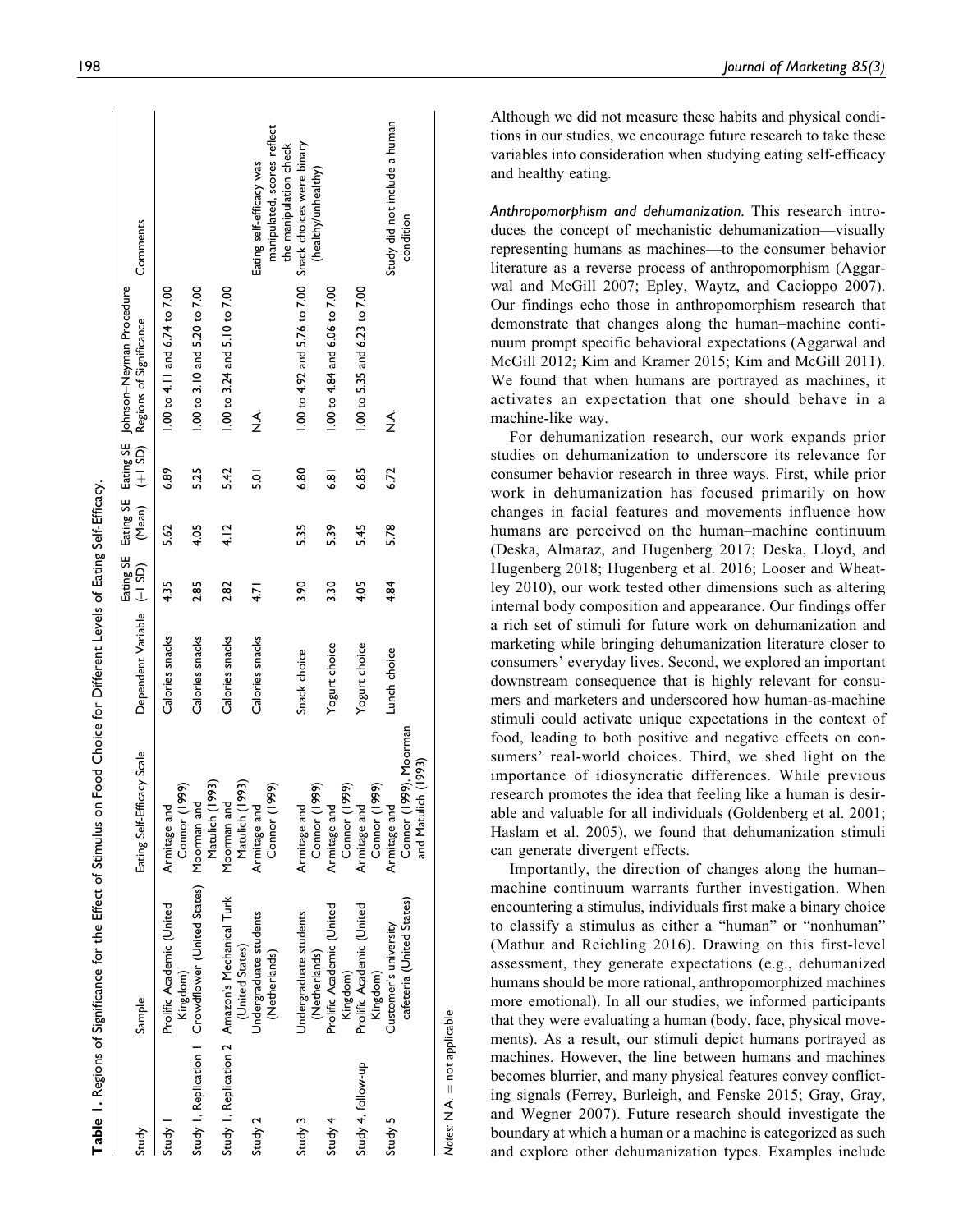marketing messages with mechanical voices and artificial intelligence software that blurs the line between humans and machines (Luo et al. 2020; Puntoni et al. 2020).

Furthermore, researchers should examine the impact of human-as-machine representations on other types of food decisions as well as decisions in other domains. We focused on food choices (snack choices in Studies 1–4 and lunch purchases in Study 5) because of the relevance of human-as-machine representations in this context and the importance of uncovering unintended risks in this domain, but we believe that the documented effects and mechanisms could occur in other domains (e.g., financial, medical, and social decisions).

Finally, demographic and cultural differences should be further considered. Age and gender affect how people feel about machines (Bartneck et al. 2007; Nomura, Kanda, and Suzuki 2006) and how they make food choices (Ares and Gámbaro 2007). In our studies, we did not find consistent effects of these variables. While this could result from the natural variance in our samples (i.e., students vs. Prolific Academic population), we believe that future research is warranted. The same speculation applies to different cultures, which vary in the expectations they hold about machines (e.g., Asian vs. Western cultures; Kaplan 2004; Kitano 2006). Culture also affects specific food-related expectations. While we showed that exposure to human-as-machine representations did not change whether food was construed as a source of energy or pleasure among participants from Western culture (Study 3), it is possible that the observed effects would differ in cultures that associate food with pleasure (Rozin et al. 1999) or in contexts in which a cognitive, machine-like approach to food is not expected (e.g., buying a gift for someone, bringing food/snacks to a social gathering).

#### *Practical Implications*

Important nonacademic stakeholder groups will find value in this research. Many stakeholders encourage consumers to make food choices in a cognitive (and less emotional) manner to battle the rise of obesity. We used stimuli available in the real world (digestive system illustrations used in health marketing, face morphing available in mobile apps, and teleconferencing agents used in business meetings and retail) and showed that while consumers indeed felt expected to adopt a more cognitive, machine-like approach to food, this expectation can backfire. Our results thus ring a cautionary bell for nonprofit organizations, policy makers, educators, and for-profit health marketers: a strategy used with good intentions of educating consumers and improving their health can have an unintended dark side that hurts a vulnerable segment of consumers. Our work thus echoes the insights from prior research, such that (1) confronting consumers with expectations on how they should behave can be risky if it is not aligned with their abilities, and (2) influencers should carefully tailor their content for target audiences (e.g., Pechmann and Catlin 2016).

There is hope, though, because the backfire effect documented in this research can be attenuated by altering the

perception of one's relative level of eating self-efficacy (Study 2) and by reassuring consumers that meeting the expectation to make cognitive, head-based food choices is doable (Study 5). Our research thus provides practical solutions to help circumvent the backfire effect for various stakeholders who plan to use human-as-machine stimuli to encourage healthy eating. Finally, understanding the potential processes that cause indulgent food choices is also crucial for consumers, especially as human-as-machine stimuli become more prevalent in the lives of consumers around the world.

### **Appendix: Scales**

# **Eating Self-Efficacy (Armitage and Connor 1999)**

The following statements are related to your lifestyle and your behavior concerning your health. Please state to what extent you agree with the following statements.

- 1. I believe I have the ability to eat a healthy diet in the next month (1 = "definitely do not," and  $7$  = "definitely do").
- 2. To what extent do you see yourself as being capable of eating a healthy diet in the next month?  $(1 - "very$ unlikely," and  $7 =$  "very likely").
- 3. How confident are you that you will be able to eat a healthy diet in the next month?  $(1 = "very answer," and$  $7 =$  "very sure").
- 4. If it were entirely up to me, I am confident that I would be able to eat a healthy diet in the next month.  $(1 = "strongly disagree," and 7 = "strongly agree").$

For the purpose of this research, we replaced Armitage and Connor's (1999) wording of "low fat diet" with "healthy diet."

### **Eating Self-Efficacy (Adopted from Moorman and Matulich 1993)**

Items rated on  $1$  = "strongly disagree," and  $7$  = "strongly agree."

- 1. It's easy to cut back on snacks and treats.
- 2. It's easy to eat fresh fruits and vegetables regularly.
- 3. I find it hard to moderate my red meat consumption. (reverse-coded)
- 4. It's easy to minimize the additives I consume.
- 5. It's easy for me to reduce my sodium intake.

These five items from the original scale assessed participants' eating self-efficacy (other items pertained to general health behaviors and thus were not included to create the composite measure).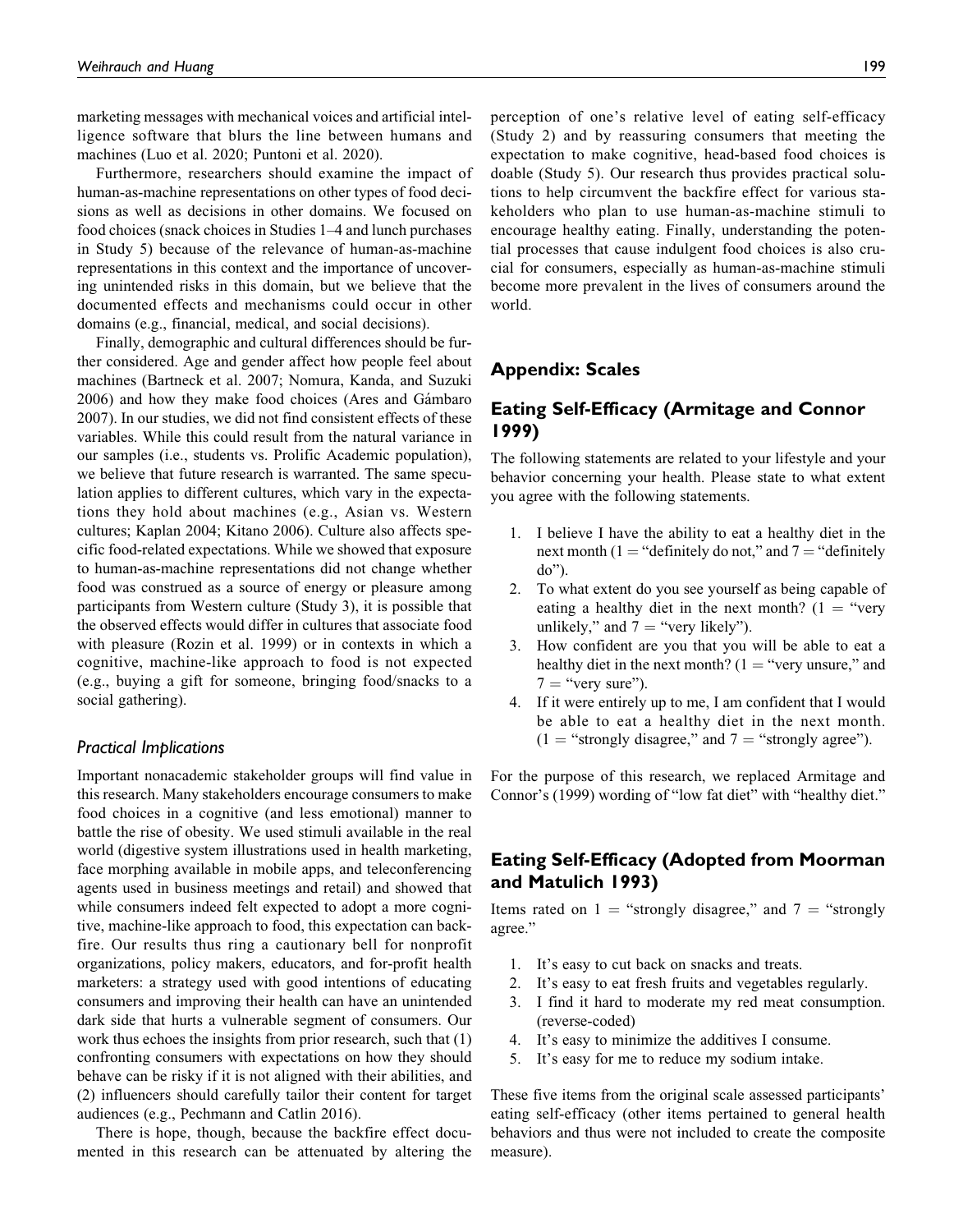# **Scales: Food-Related Alternative Accounts (Study 3)**

### *Function of Food (Cramer and Antonides 2011)*

The main function of food is  $[\text{to}] \dots (1 = \text{``provide pleasure/})$ fun," and  $7 =$  "satisfy hunger").

It is important that food  $\dots(1)$  = strongly agree, and  $7$  = "strongly disagree")

- 1. Has a good taste.
- 2. Has a pleasant appearance.
- 3. Provides energy.
- 4. Improves one's performance.

# *Digestion Capability (1 = "strongly disagree,"* and  $7 =$  "strongly agree")

- 1. I feel that my body can easily digest the food I consume.
- 2. I feel that my body is prepared to digest a variety of food items easily.
- 3. I feel that my body has no problem digesting what I choose to eat.

### *Hunger*

How hungry do you feel at the moment?  $(1 = "not at all," and)$  $7 =$  "very much")

# **Scales: Other Alternative Accounts (Study 4)**

*Emotionality (1 = "not at all," and 7 = "very much")* 

- 1. How emotional did you feel when you looked at this image?
- 2. How emotional did you feel when you made your food choice?
- 3. How much was your food choice based on emotions/ feelings?

*Human Competence*  $(I = "not at all," and  $7 = "very"$$ *much")*

- 1. How competent are humans in general?
- 2. How competent are humans in making good food choices?

#### **Acknowledgments**

We would like to thank Stanford Residential & Dining Enterprises, in particular William Montagne, Kimberly Risso, Ghislaine Challamel, and Jackie Bertoldo for their help with the setting up and data collection, and Eric Montell, Michael Gratz, and Dr Shirley Everett for their support on this project.

#### **Associate Editor**

Kelly Haws

#### **Declaration of Conflicting Interests**

The author(s) declared no potential conflicts of interest with respect to the research, authorship, and/or publication of this article.

#### **Funding**

The author(s) received no financial support for the research, authorship, and/or publication of this article.

#### **References**

- Aggarwal, Pankaj and Ann L. McGill (2007), "Is That Car Smiling at Me? Schema Congruity as a Basis for Evaluating Anthropomorphized Products," Journal of Consumer Research, 34 (4), 468–79.
- Aggarwal, Pankaj and Ann L. McGill (2012), "When Brands Seem Human, Do Humans Act Like Brands? Automatic Behavioral Priming Effects of Brand Anthropomorphism," Journal of Consumer Research, 39 (3), 307–23.
- Ares, Gastón and Adriana Gámbaro (2007), "Influence of Gender, Age and Motives Underlying Food Choice on Perceived Healthiness and Willingness to Try Functional Foods," Appetite, 49 (1), 148–58.
- Armitage, Christopher J. and Mark Conner (1999), "Distinguishing Perceptions of Control from Self-Efficacy: Predicting Consumption of a Low-Fat Diet Using the Theory of Planned Behavior," Journal of Applied Social Psychology, 29 (1), 72–90.
- Atkinson, John W. (1957), "Motivational Determinants of Risk-Taking Behavior," Psychological Review, 64 (6 Pt. 1), 359–72.
- Bandura, Albert (1991), "Social Cognitive Theory of Self-Regulation," Organizational Behavior and Human Decision Processes, 50 (2), 248–87.
- Bandura, Albert (1997), Self-Efficacy: The Exercise of Control. New York: Freeman.
- Bandura, Albert and Daniel Cervone (1983), "Self-Evaluative and Self-Efficacy Mechanisms Governing the Motivational Effects of Goal Systems," Journal of Personality and Social Psychology, 45 (5), 1017–28.
- Bandura, Albert and F.J. Jourden (1991), "Self-Regulatory Mechanisms Governing the Impact of Social Comparison on Complex Decision Making," Journal of Personality and Social Psychology, 60 (6), 941–51.
- Bandura, Albert and Dale H. Schunk (1981), "Cultivating Competence, Self-Efficacy, and Intrinsic Interest Through Proximal Self-Motivation," Journal of Personality and Social Psychology, 41 (3), 586–98.
- Bartneck, Christoph, Tomohiro Suzuki, Takayuki Kanda, and Tatsuya Nomura (2007), "The Influence of People's Culture and Prior Experiences with Aibo on Their Attitude Towards Robots," AI and Society, 21 (1/2), 217–30.
- Baumeister, Roy F. (1997), "Esteem Threat, Self-Regulatory Breakdown, and Emotional Distress as Factors in Self-Defeating Behavior," Review of General Psychology, 1 (2), 145-74.
- Ben-Ami, Michal, Jacob Hornik, Dov Eden, and Oren Kaplan (2014), "Boosting Consumers' Self-Efficacy by Repositioning the Self," European Journal of Marketing, 48 (11/12), 1914–38.
- Brehm, Jack W. (1966), A Theory of Psychological Reactance. New York: Academic Press.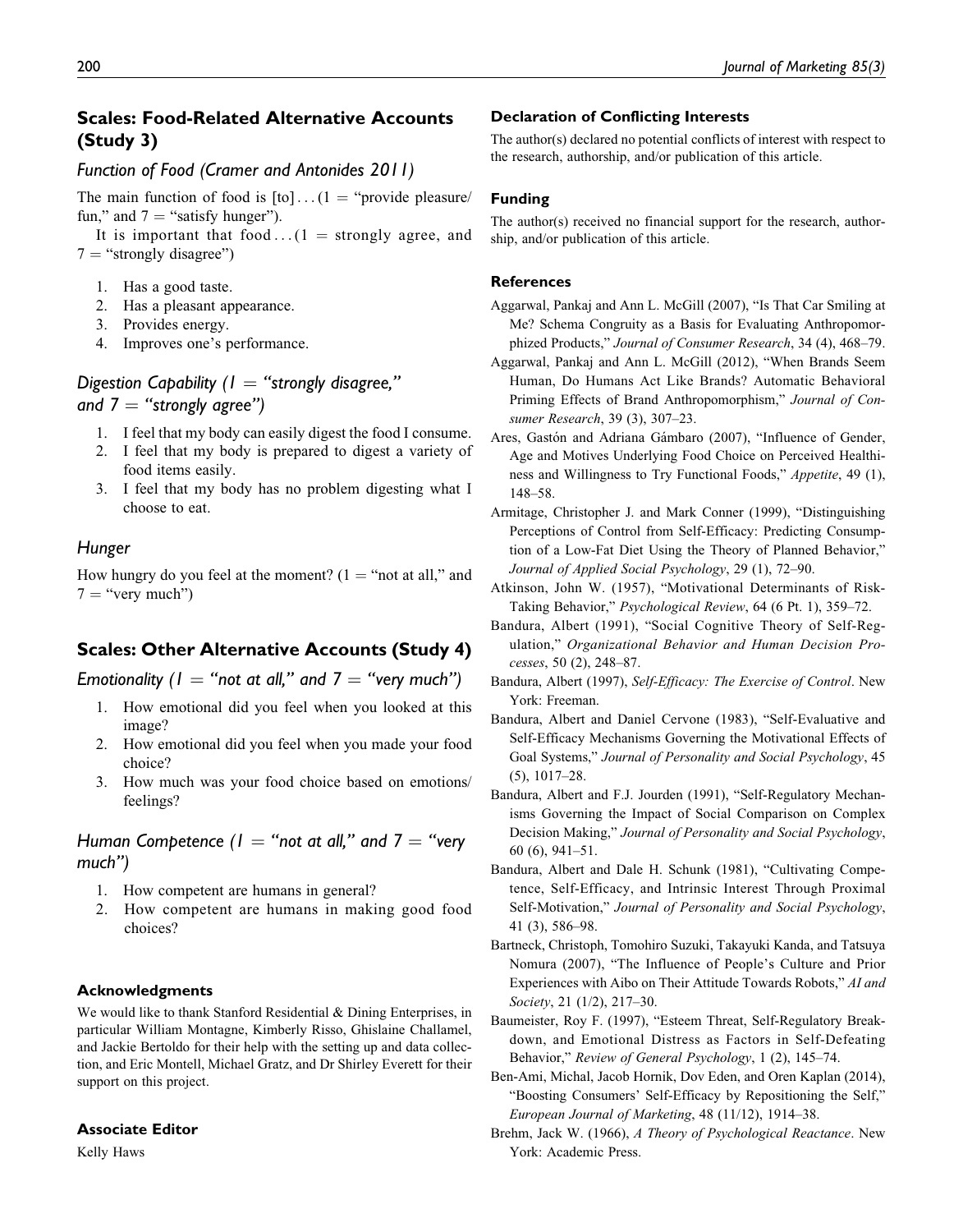- Brehm, Sharon S. and Jack W. Brehm (1981), Psychological Reactance: A Theory of Freedom and Control. New York: Academic Press.
- Bui, My, Courtney M. Droms, and Georgiana Craciun (2014), "The Impact of Attitudinal Ambivalence on Weight Loss Decisions: Consequences and Mitigating Factors," Journal of Consumer Behaviour, 13 (4), 303–15.
- Byrne, Sahara and Philip Solomon Hart (2009), "The Boomerang Effect: A Synthesis of Findings and a Preliminary Theoretical Framework," Annals of the International Communication Association, 33 (1), 3–37.
- Cassell, Justine and Timothy Bickmore (2000), "External Manifestations of Trustworthiness in the Interface," Communications of the ACM, 43 (12), 50–56.
- Castelo, Noah, Bernd Schmitt, and Miklos Sarvary (2019), "Human or Robot? Consumer Responses to Radical Cognitive Enhancement Products," Journal of the Association for Consumer Research, 4 (3), 217–30.
- Centers for Disease Control and Prevention (2016), "Health, United States, 2015: With Special Feature on Racial and Ethnic Health Disparities," research report (May), [https://www.cdc.gov/nchs/](https://www.cdc.gov/nchs/data/hus/hus15.pdf) [data/hus/hus15.pdf.](https://www.cdc.gov/nchs/data/hus/hus15.pdf)
- Chernev, Alexander and Pierre Chandon (2010), "Calorie Estimation Biases in Consumer Choice," in Leveraging Consumer Psychology for Effective Health Communications: The Obesity Challenge, Rajeev Batra, Punam Anand Keller and Victor J. Strecher, eds. Armonk, NY: M.E. Sharpe, 104–21.
- Cian, Luca, Aradhna Krishna, and Norbert Schwarz (2015), "Positioning Rationality and Emotion: Rationality Is Up and Emotion Is Down," Journal of Consumer Research, 42 (4), 632–51.
- Clark, Matthew M., David B. Abrams, Raymond S. Niaura, Cheryl A. Eaton, and Joseph S. Rossi (1991), "Self-Efficacy in Weight Management," Journal of Consulting and Clinical Psychology, 59 (5), 739–44.
- Costanzo, Philip R., Simona K. Reichmann, Kelly E. Friedman, and Gerard J. Musante (2001), "The Mediating Effect of Eating Self-Efficacy on the Relationship Between Emotional Arousal and Overeating in the Treatment-Seeking Obese," Eating Behaviors, 2 (4), 363–68.
- Cramer, Leonie and Gerrit Antonides (2011), "Endowment Effects for Hedonic and Utilitarian Food Products," Food Quality and Preference, 22 (1), 3–10.
- Deska, Jason C., Steven M. Almaraz, and Kurt Hugenberg (2017), "Of Mannequins and Men: Ascriptions of Mind in Faces Are Bounded by Perceptual and Processing Similarities to Human Faces," Social Psychological and Personality Science, 8 (2), 183–90.
- Deska, Jason C., E. Paige Lloyd, and Kurt Hugenberg (2018), "The Face of Fear and Anger: Facial Width-to-Height Ratio Biases Recognition of Angry and Fearful Expressions," Emotion, 18 (3), 453–64.
- Dzhogleva, Hristina and Cait Poynor Lamberton (2014), "Should Birds of a Feather Flock Together? Understanding Self-Control Decisions in Dyads," Journal of Consumer Research, 41 (2), 361–80.
- Epley, Nicholas, Adam Waytz, and John T. Cacioppo (2007), "On Seeing Human: A Three-Factor Theory of Anthropomorphism," Psychological Review, 114 (4), 864–86.
- Ferrey, Anne E., Tyler J. Burleigh, and Mark J. Fenske (2015), "Stimulus-Category Competition, Inhibition, and Affective Devaluation: A Novel Account of the Uncanny Valley," Frontiers in Psychology, 6, 249.
- Food and Agriculture Organization, World Health Organization, and United Nations University (2004), "Human Energy Requirements: Report of a Joint FAO/WHO/UNU Expert Consultation," research report,<http://www.fao.org/3/a-y5686e.pdf>.
- Friedman, Michael A. and Kelly D. Brownell (1995), "Psychological Correlates of Obesity: Moving to the Next Research Generation," Psychological Bulletin, 117 (1), 3–20.
- Gerrior, Shirley, Wenyen Juan, and Peter Basiotis (2006), "An Easy Approach to Calculating Estimated Energy Requirements," Preventing Chronic Disease, 3 (4), A129.
- Gino, Francesca, Maryam Kouchaki, and Adam D. Galinsky (2015), "The Moral Virtue of Authenticity: How Inauthenticity Produces Feelings of Immorality and Impurity," Psychological Science, 26 (7), 983–96.
- Glanz, Karen and Donald B. Bishop (2010), "The Role of Behavioral Science Theory in Development and Implementation of Public Health Interventions," Annual Review of Public Health, 31, 399–418.
- Gleyse, Jacques (2013), "The Machine Body Metaphor: From Science and Technology to Physical Education and Sport, in France (1825– 1935)," Scandinavian Journal of Medicine and Science in Sports, 23 (6), 758–65.
- Glynn, Shirley M. and Audrey J. Ruderman (1986), "The Development and Validation of an Eating Self-Efficacy Scale," Cognitive Therapy and Research, 10 (4), 403–20.
- Goldenberg, Jamie L., Tom Pyszczynski, Jeff Greenberg, Sheldon Solomon, Benjamin Kluck, and Robin Cornwell (2001), "I Am Not an Animal: Mortality Salience, Disgust, and the Denial of Human Creatureliness," Journal of Experimental Psychology: General, 130 (3), 427–35.
- Graham, Susan A. and Diane Poulin-Dubois (1999), "Infants' Reliance on Shape to Generalize Novel Labels to Animate and Inanimate Objects," Journal of Child Language, 26 (2), 295–320.
- Gray, Heather M., Kurt Gray, and Daniel M. Wegner (2007), "Dimensions of Mind Perception," Science, 315 (5812), 619.
- Haque, Omar Sultan and Adam Waytz (2012), "Dehumanization in Medicine: Causes, Solutions, and Functions," Perspectives on Psychological Science, 7 (2), 176–86.
- Haslam, Nick (2006), "Dehumanization: An Integrative Review," Personality and Social Psychology Review, 10 (3), 252–64.
- Haslam, Nick, Paul Bain, Lauren Douge, Max Lee, and Brock Bastian (2005), "More Human Than You: Attributing Humanness to Self and Others," Journal of Personality and Social Psychology, 89 (6), 937–50.
- Haslam, Nick and Steve Loughnan (2014), "Dehumanization and Infrahumanization," Annual Review of Psychology, 65 (June), 399–423.
- Haws, Kelly L., Scott W. Davis, and Utpal M. Dholakia (2016), "Control over What? Individual Differences in General Versus Eating and Spending Self-Control," Journal of Public Policy & Marketing, 35 (1), 37–57.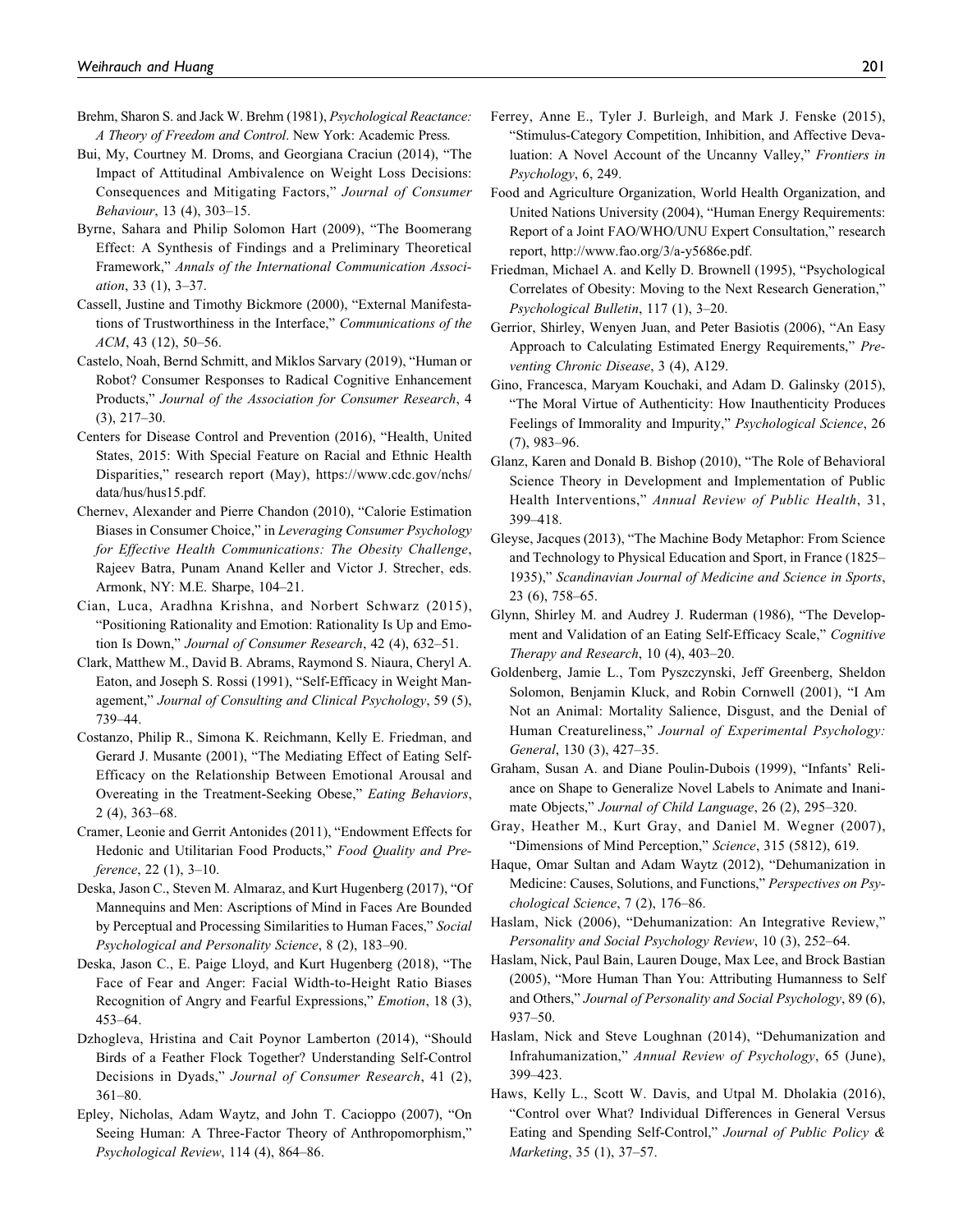- Hayes, Andrew F. (2013), Introduction to Mediation, Moderation, and Conditional Process Analysis: A Regression-Based Approach. New York: Guilford Press.
- Heatherton, Todd F., C. Peter Herman, and Janet Polivy (1991), "Effects of Physical Threat and Ego Threat on Eating Behavior," Journal of Personality and Social Psychology, 60 (1), 138–43.
- Heptulla Chatterjee, Sheba, Jennifer J. Freyd, and Maggie Shiffrar (1996), "Configural Processing in the Perception of Apparent Biological Motion," Journal of Experimental Psychology: Human Perception and Performance, 22 (4), 916–29.
- Hoberman, John M. (2001), Mortal Engines: The Science of Performance and the Dehumanization of Sport. Caldwell, NY: Blackburn Press.
- Huang, Szu-chi, Stephanie C. Lin, and Ying Zhang (2019), "When Individual Goal Pursuit Turns Competitive: How We Sabotage and Coast," Journal of Personality and Social Psychology, 117 (3), 605–20.
- Huang, Szu-chi and Ying Zhang (2011), "Motivational Consequences of Perceived Velocity in Consumer Goal Pursuit," Journal of Marketing Research, 48 (6), 1045–56.
- Hugenberg, Kurt, Steven Young, Robert J. Rydell, Steven Almaraz, Kathleen A. Stanko, Pirita E. See, et al. (2016), "The Face of Humanity: Configural Face Processing Influences Ascriptions of Humanness," Social Psychological and Personality Science, 7 (2), 167–75.
- Kaplan, Frederic (2004), "Who Is Afraid of the Humanoid? Investigating Cultural Differences in the Acceptance of Robots," International Journal of Humanoid Robotics, 1 (3), 465–80.
- Kellogg, Ronald T. (1987), "Effects of Topic Knowledge on the Allocation of Processing Time and Cognitive Effort to Writing Processes," Memory and Cognition, 15 (3), 256–66.
- Kim, Hyeongmin Christian and Thomas Kramer (2015), "Do Materialists Prefer the 'Brand-as-Servant'? The Interactive Effect of Anthropomorphized Brand Roles and Materialism on Consumer Responses," Journal of Consumer Research, 42 (2), 284–99.
- Kim, Hye-young and Ann L. McGill (2017), "The Effect of Financial Status on Consumer-Perceived Anthropomorphism and Evaluation of Products with Marketer-Intended Anthropomorphic Features," working paper, Wharton School, University of Pennsylvania (accessed August 2018), [https://marketing.wharton.upenn.edu/wp](https://marketing.wharton.upenn.edu/wp-content/uploads/2016/12/McGill-Ann-PAPER-MKTG-Camp.pdf)[content/uploads/2016/12/McGill-Ann-PAPER-MKTG-Camp.pdf.](https://marketing.wharton.upenn.edu/wp-content/uploads/2016/12/McGill-Ann-PAPER-MKTG-Camp.pdf)
- Kim, Sara and Ann L. McGill (2011), "Gaming with Mr. Slot or Gaming the Slot Machine? Power, Anthropomorphism, and Risk Perception," Journal of Consumer Research, 38 (1), 94–107.
- Kitano, Naho (2006), "A Comparative Analysis: Social Acceptance of Robots Between the West and Japan," EURON Atelier on Roboethics, [http://www.roboethics.org/atelier2006/docs/Kita](http://www.roboethics.org/atelier2006/docs/Kitano%20west%20japan.pdf) [no](http://www.roboethics.org/atelier2006/docs/Kitano%20west%20japan.pdf)%[20west](http://www.roboethics.org/atelier2006/docs/Kitano%20west%20japan.pdf)%[20japan.pdf.](http://www.roboethics.org/atelier2006/docs/Kitano%20west%20japan.pdf)
- Klesse, Anne K., Caroline Goukens, Kelly Geyskens, and Ko de Ruyter (2012), "Repeated Exposure to the Thin Ideal and Implications for the Self: Two Weight Loss Program Studies," International Journal of Research in Marketing, 29 (4), 355–62.
- Knäuper, Bärbel (2013), "The Diet Self-Efficacy Scale (DIET-SE): Measurement Instrument Database for the Social Sciences," (accessed December 8, 2020), [https://www.midss.org/content/](https://www.midss.org/content/diet-self-efficacy-scale-diet-se) [diet-self-efficacy-scale-diet-se](https://www.midss.org/content/diet-self-efficacy-scale-diet-se).
- Kozup, John C., Elizabeth H. Creyer, and Scot Burton (2003), "Making Healthful Food Choices: The Influence of Health Claims and Nutrition Information on Consumers' Evaluations of Packaged Food Products and Restaurant Menu Items," Journal of Marketing, 67 (2), 19–34.
- Krishnamurthy, Parthasarathy and Sonja Prokopec (2010), "Resisting That Triple-Chocolate Cake: Mental Budgets and Self-Control," Journal of Consumer Research, 37 (1), 68–79.
- Kumar, Vinay, Abul K. Abbas, Nelson Fausto, and Jon C. Aster (2014), Robbins and Cotran Pathologic Basis of Disease. Amsterdam: Elsevier Health Sciences.
- Landwehr, Jan R., Ann L. McGill, and Andreas Herrmann (2011), "It's Got the Look: The Effect of Friendly and Aggressive 'Facial' Expressions on Product Liking and Sales," Journal of Marketing, 75 (3), 132–46.
- Leyens, Jacques-Philippe, Paola M. Paladino, Ramon Rodriguez-Torres, Jeroen Vaes, Stéphanie Demoulin, and Armando Rodriguez-Perez (2000), "The Emotional Side of Prejudice: The Attribution of Secondary Emotions to Ingroups and Outgroups," Personality and Social Psychology Review, 4 (2), 186–97.
- Liberman, Nira and Jens Förster (2008), "Expectancy, Value, and Psychological Distance: A New Look at Goal Gradients," Social Cognition, 26 (5), 515–33.
- Locke, Edwin A. and Gary P. Latham (2002), "Building a Practically Useful Theory of Goal Setting and Task Motivation: A 35-Year Odyssey," American Psychologist, 57 (9), 705–17.
- Longoni, Chiara, Andrea Bonezzi, and Carey K. Morewedge (2019), "Resistance to Medical Artificial Intelligence," Journal of Consumer Research, 46 (4), 629–50.
- Looser, Christine E. and Thalia Wheatley (2010), "The Tipping Point of Animacy: How, When, and Where We Perceive Life in a Face," Psychological Science, 21 (12), 1854–62.
- Luo, Xueming, Marco Shaojun Qin, Zheng Fang, and Zhe Qu (2020), "Artificial Intelligence Coaches for Sales Agents: Caveats and Solutions," Journal of Marketing, published online October 14, [https://doi.org/10.1177/0022242920956676.](https://doi.org/10.1177/0022242920956676)
- Mathur, Maya B. and David B. Reichling (2016), "Navigating a Social World with Robot Partners: A Quantitative Cartography of the Uncanny Valley," Cognition, 146, 22–32.
- McGill, Ann L. (1998), "Relative Use of Necessity and Sufficiency Information in Causal Judgments About Natural Categories," Journal of Personality and Social Psychology, 75 (1), 70–81.
- Mills, Jennifer S., Janet Polivy, C. Peter Herman, and Marika Tiggemann (2002), "Effects of Exposure to Thin Media Images: Evidence of Self-Enhancement Among Restrained Eaters," Personality and Social Psychology Bulletin, 28 (12), 1687–99.
- Moorman, Christine and Erika Matulich (1993), "A Model of Consumers' Preventive Health Behaviors: The Role of Health Motivation and Health Ability," Journal of Consumer Research, 20 (2), 208–28.
- Morewedge, Carey K., Jesse Preston, and Daniel M. Wegner (2007), "Timescale Bias in the Attribution of Mind," Journal of Personality and Social Psychology, 93 (1), 1–11.
- Naughton, Paul, Mary McCarthy, and Sinéad McCarthy (2015), "Acting to Self-Regulate Unhealthy Eating Habits. An Investigation into the Effects of Habit, Hedonic Hunger and Self-Regulation